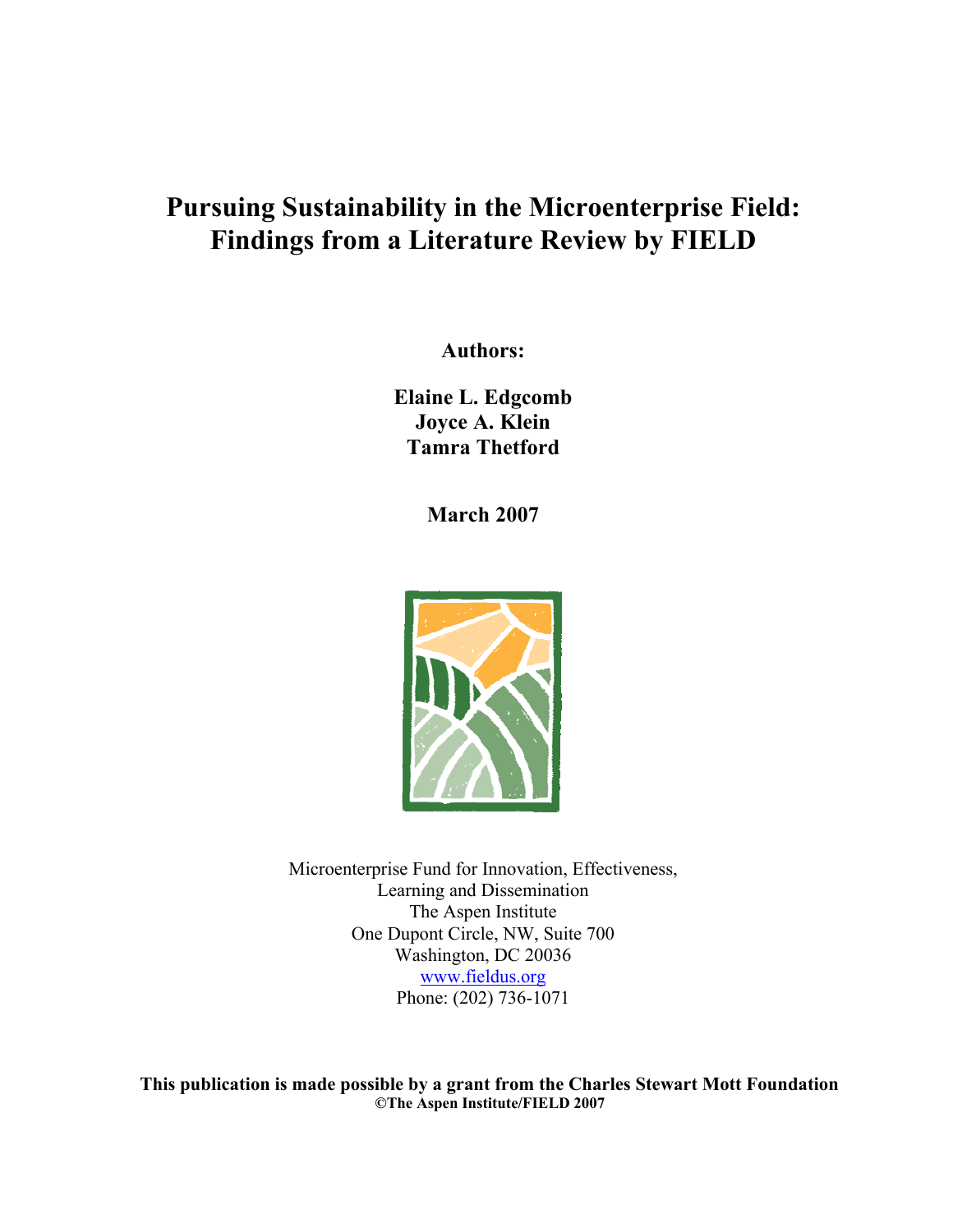# **Pursuing Sustainability in the Microenterprise Field: Findings from a Literature Review by FIELD**

With support from the Mott Foundation, the FIELD program of the Aspen Institute conducted a literature review to explore the research and writing on the topic of sustainability. Sustainability is a crucial issue for the microenterprise field as microenterprise practitioners face a challenging and ever changing funding environment. With changes and often reductions in federal assistance, an evolution in philanthropic funding interests, and shifts in the composition of the microenterprise funding and investing community, many practitioners have turned their attention to plans for longterm sustainability, including earned income ventures.

While generating earned income has been a goal for most microlending organizations in the U.S. and for many training-led institutions as well, the results to date demonstrate that generating earned income is challenging. For example, MicroTest, a FIELD project that has collected data on organizations since 1999, shows that in fiscal year 2005, 70 reporting organizations generated between 0 percent and 69 percent of their operating expenses through program-related income. The average was 15 percent and the median was 9 percent. Looking at data for a group of 29 programs that reported data for 2003, 2004 and 2005, the median hovered around 15 percent (2003: 16 percent, 2004: 13 percent, 2005: 14 percent).

Programs tend to generate substantially greater returns on their lending activities than their training and technical assistance activities. The median for credit program cost recovery was 21 percent whereas the median for training/technical assistance cost recovery was 5 percent.

Because programs have struggled with achieving self-sufficiency through earned income ventures, they often find themselves caught between the conflicting goals of scaling up and achieving sustainability. If a program is not able to cover 100 percent of its costs through earned income, efforts at scaling up or program expansion bring an increased need for subsidy that must be raised through existing sources. This additional burden can be substantial and, in MicroTest, FIELD has observed microenterprise programs that have ceased operations because of extreme funding hardships.

This literature review attempts to organize and capture sustainability learnings to date with the hope that practitioners and funders can use this information to improve their strategies to achieve a sustainable microenterprise industry. The key findings and lessons from this literature review are highlighted on the following pages.

It's important to emphasize that this review is based on the premise that o**rganizations can be sustainable without being self-sufficient.** Sustainability implies that an organization has the ability to meet current needs without jeopardizing its ability to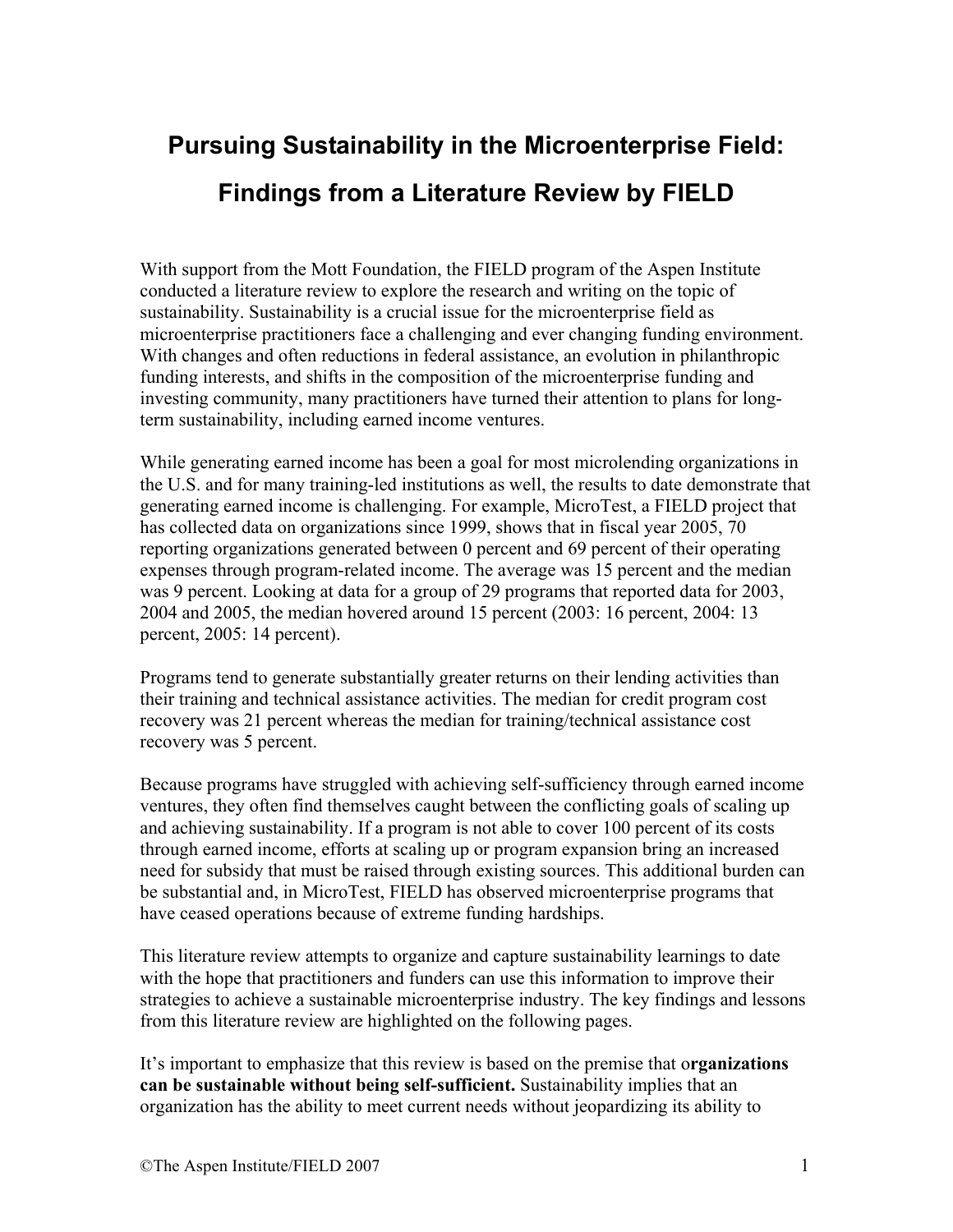continue serving its market in the future. Sustainability can be achieved by mixing philanthropic, governmental subsidy and earned income.<sup>1</sup> Although a program may cover some of its costs through earned income efforts, a plan must be in place for ongoing subsidy.

Self-sufficiency is a more exacting standard that can only be achieved by programs that are able to cover all of their costs with earned income. Self-sufficient organizations do not need any ongoing subsidy. Some sources examined for this literature review use the term sustainability to mean self-sufficiency. However, this document acknowledges that a program can be sustainable and still require on-going subsidy.

## *Factors that Contribute to Sustainability*

The path to sustainability for microenterprise development programs involves successfully managing a set of financial factors: increasing earned income, achieving efficiency, building an appropriate capital structure, and effectively fund-raising (or what Clara Miller calls, effectively managing an organization's subsidy business<sup>2</sup>). It also involves a set of organizational factors, one of the most important of which is managing leadership transitions.

*Whichever of the financial strategies organizations pursue, their success will depend in large measure on their overall orientation and capacity.* In part this implies: a focus on being entrepreneurial; having what is described as an overall "business orientation," which includes a willingness to look at "a full range of options for increasing outcomes;" an emphasis on managing by results; and a corporate culture willing to take risks and "flexible enough to reshape policies."<sup>3</sup> It also involves an attention to keeping organizational capacity in balance with programming and capitalization. In particular, when programming runs ahead – especially when an institution reacts to opportunities somewhat spontaneously – the effects on organizational capacity and capitalization can be adverse. The key is to think comprehensively when pursuing any and all of the strategies discussed below.<sup>4</sup>

## **Earned Income Strategies**

 $\overline{a}$ 

Microenterprise development organizations can draw upon several earned income strategies, each of which carries its own opportunities and challenges.

<sup>4</sup> Clara Miller, "Linking Money and Mission: An Introduction to Nonprofit Capitalization" (New York: Nonprofit Finance Fund, 2001), 5; available from

www.nonprofitfinancefund.org/docs/Linking\_MissionWebVersion.pdf; Internet.

<sup>&</sup>lt;sup>1</sup> Jerr Boschee and Jim McClurg, "Toward a Better Understanding of Social Entrepreneurship: Some Important Distinctions" [article on-line] (2003, accessed 1 February 2007); available from http://www.se-<br>alliance.org/better\_understanding.pdf; Internet.

 $\overline{P}$  Clara Miller, "The Looking Glass World of Nonprofit Money: Managing in For-Profits' Shadow Universe," *Nonprofit Quarterly* 12, no. 1 (Spring 2005); available from

http://www.nonprofitquarterly.org/section/704.html%3E.Omidyar; Internet.

<sup>&</sup>lt;sup>3</sup> John Else, "Striving for Scale and Sustainability in Microenterprise Development Programs," *Journal of Microfinance* 4, no. 1 (Spring 2002): 66-71. 4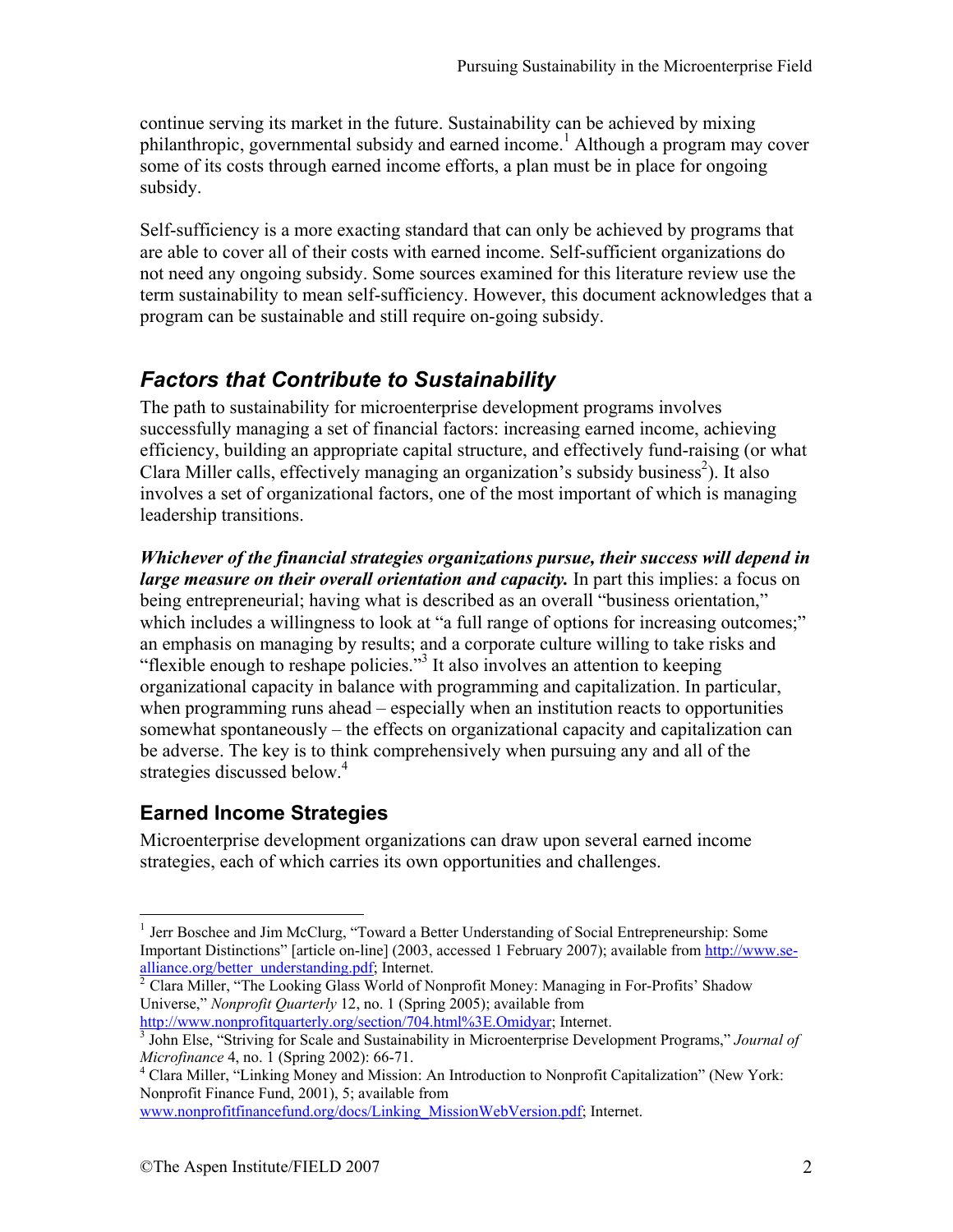*The starting point for most organizations should be an examination of what can be charged for core products and services.* Certainly this is where microfinance organizations are focused and, as the data above suggest, training-led programs also are looking hard at this issue. Earned revenues produce a range of benefits for organizations. Even when amounts are small, they can "dramatically increase the level of discretionary funds at their disposal, which allows them to cover more of their core costs, engage in research and development, support "unfundable" projects, and invest in other areas of an organization's development.<sup>5</sup> And when amounts are larger, they can contribute significantly to an organization's self-sufficiency.

Revenue derived from core products and services presents the greatest benefit to microenterprise organizations for several additional reasons. An organization has more control over its core business than any other revenue stream. It also represents the area of its greatest expertise. As the social enterprise movement has encouraged nonprofits across the U.S. to see business creation as a strategy both for mission and sustainability, it is well for microenterprise organizations, especially credit-led institutions, to recognize that their core business is a social enterprise that can support both aims.

*However, cost recovery in the industry, with exceptions, has been limited due to the pricing strategies utilized by most institutions.* This is true even for microfinance or credit-led organizations. In fact, an analysis by J. Jordan Pollinger, John Outhwaite and Hector Cordero-Guzman, that examined the performance of 46 US microfinance organizations, found that "the majority … do not cover their costs and it appears that cost-based pricing is a lever that MFIs are not fully utilizing." Their analysis, which is based on comparing reported pricing with a financial model that identifies the break-even cost for providing loans to three categories of borrowers (low, medium and high risk), also finds that pricing is generally further removed from the break-even cost at the higher levels of risk. At the highest risk level (which they associate with the smallest loans averaging \$2,000), they compute the break-even price at 34.7 percent. Yet, among the studied institutions, the pricing on these small loans is "very diffuse with APRs spanning 35 points." And, 90 percent of the organizations price at least 5 points below the breakeven point.<sup>6</sup> While they note that some institutions appear to cross-subsidize the cost of these high-risk loans with the price they charge the low-risk borrowers who obtain larger loans (averaging \$20,000), they suggest that there is some danger to this approach as it may lead to their losing their best customers to competitors in the formal sector, ultimately increasing the riskiness of their overall portfolio.

The authors further note the consequences of such underpricing on the financial position of the organizations, stating that "we find self-sufficiency is extremely sensitive to pricing gaps. A one percent pricing gap on a \$20 million portfolio amounts to a shortfall of \$200,000 in absolute terms. This represents some 10 percent of annual institutional

<sup>&</sup>lt;sup>5</sup> Stephen Thake, "Sustainable Futures: Investing in community-based organisations" (London: London Metropolitan University, October 25, 2004), 18; available from

http://www.neweconomics.org/tex/z\_sys\_publicationdetail.aspx?pid=198; Internet.

 $\overline{6}$  J. Jordan Pollinger, John Outhwaite and Hector Cordero-Guzman, "The Question of Sustainability for Microfinance Institutions," *Journal of Small Business Management* 45, no. 1 (2007): 38.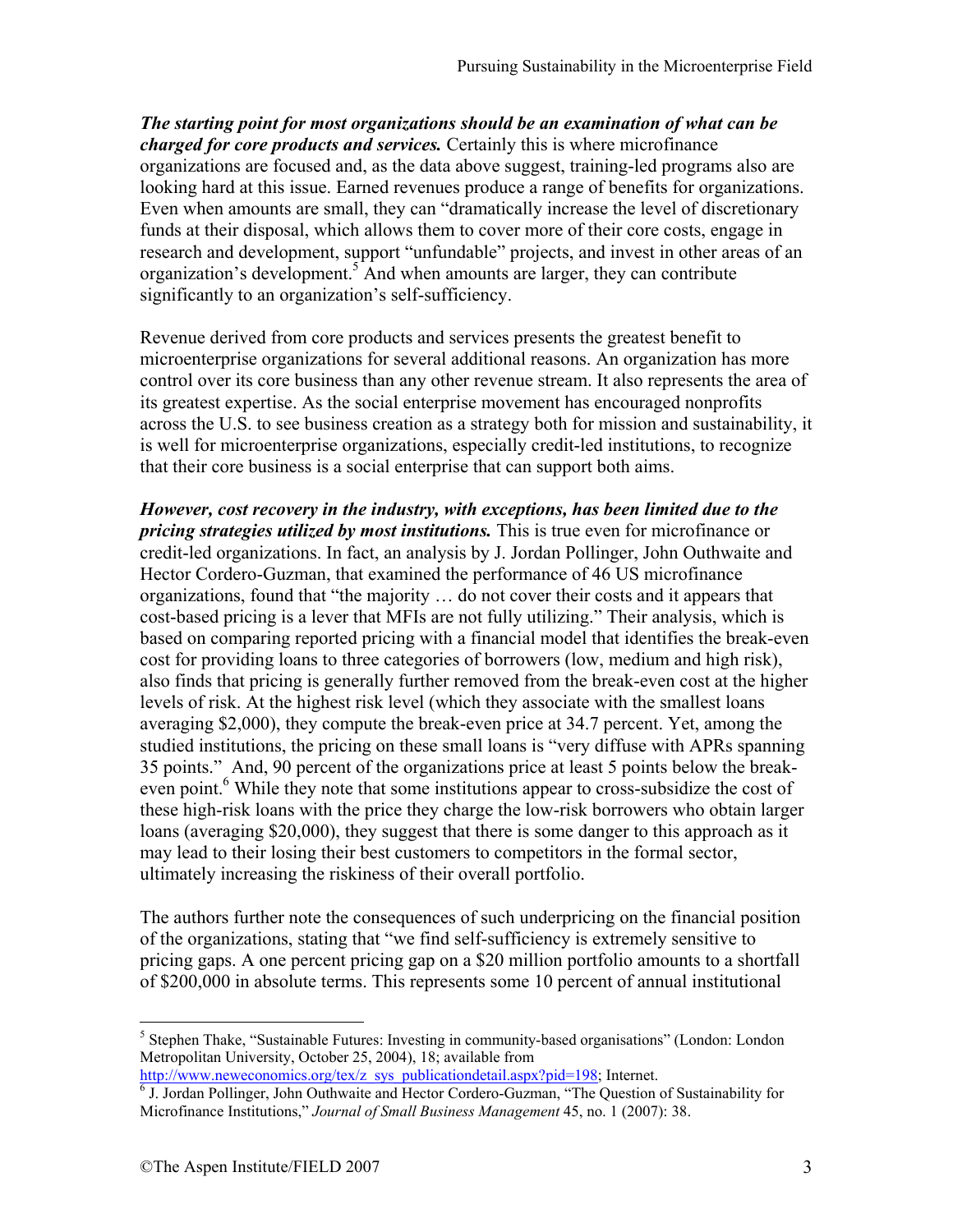operating costs and thus corresponds to a self-sufficiency level of 90 percent. A five percent pricing gap leads to a self-sufficiency rate that increases slowly with portfolio size to a maximum of 60 percent. A 10 percent pricing gap actually leads to declining self-sufficiency with increasing portfolio size, as the absolute operating costs increase more quickly than absolute revenues generated through such a heavily subsidized pricing scheme."<sup>7</sup>

The authors discuss a set of reasons why microlender prices don't align more closely with costs, and suggest they may include funder restrictions, social and ethical pressures to maintain low rates, and lack of competitive pressure. They further note that most charge below the caps established by usury laws in their states, suggesting that regulatory requirements are not the predominant influence.<sup>8</sup>

Whether subsidies are justified, the authors leave to be determined by other research comparing social benefits and costs. What they do conclude, however, is that currently the range of pricing by microlenders is so wide that it's unclear what a reasonable subsidy might even be for the benefits produced, leaving individual organizations to struggle with this issue on their own.

While the authors don't treat the pricing of microenterprise training and technical assistance organizations, MicroTest data demonstrates that they are in the same situation: pricing below cost and decreasing self-sufficiency as scale increases.

*For those seeking a greater understanding of their options with respect to increasing earned revenues, the findings suggest that current cost and price structures may be worthwhile avenues for examination and adjustment.* In that respect, "Costing and Pricing of Financial Services: A Toolkit" from MicroSave provides a useful resource. The paper offers a thorough review of the rationale and techniques for both costing and pricing, and provides managers insight into the decisions that they will have to grapple with if they choose to make adjustments in either.

The document first discusses the importance of understanding the specific costs associated with each product or service an institution offers, and the contribution that each makes to the sustainability of the organization through the revenue it generates. It then introduces two methods for cost analysis: allocation-based costing – "a method whereby each line of the profit and loss account is allocated to different financial products on the basis of a logical criteria called an Allocation Basis," – and activity-based costing, which "traces costs through significant processes to products."<sup>9</sup> The choice of which method to use (or combination of methods) depends on the capacity of the institution, the level of effort it is able to invest in the process, and the questions it seeks to answer. Allocation-based costing may be a first step which allows an institution to

<sup>7</sup> Pollinger and others, 38.

<sup>8</sup> Pollinger and others, 37.

<sup>&</sup>lt;sup>9</sup> David Cracknell, Henry Sempangi and Graham A. N. Wright, "Costing and Pricing of Financial Services: A Toolkit" (Nairobi: MicroSave, 2004), 4-7.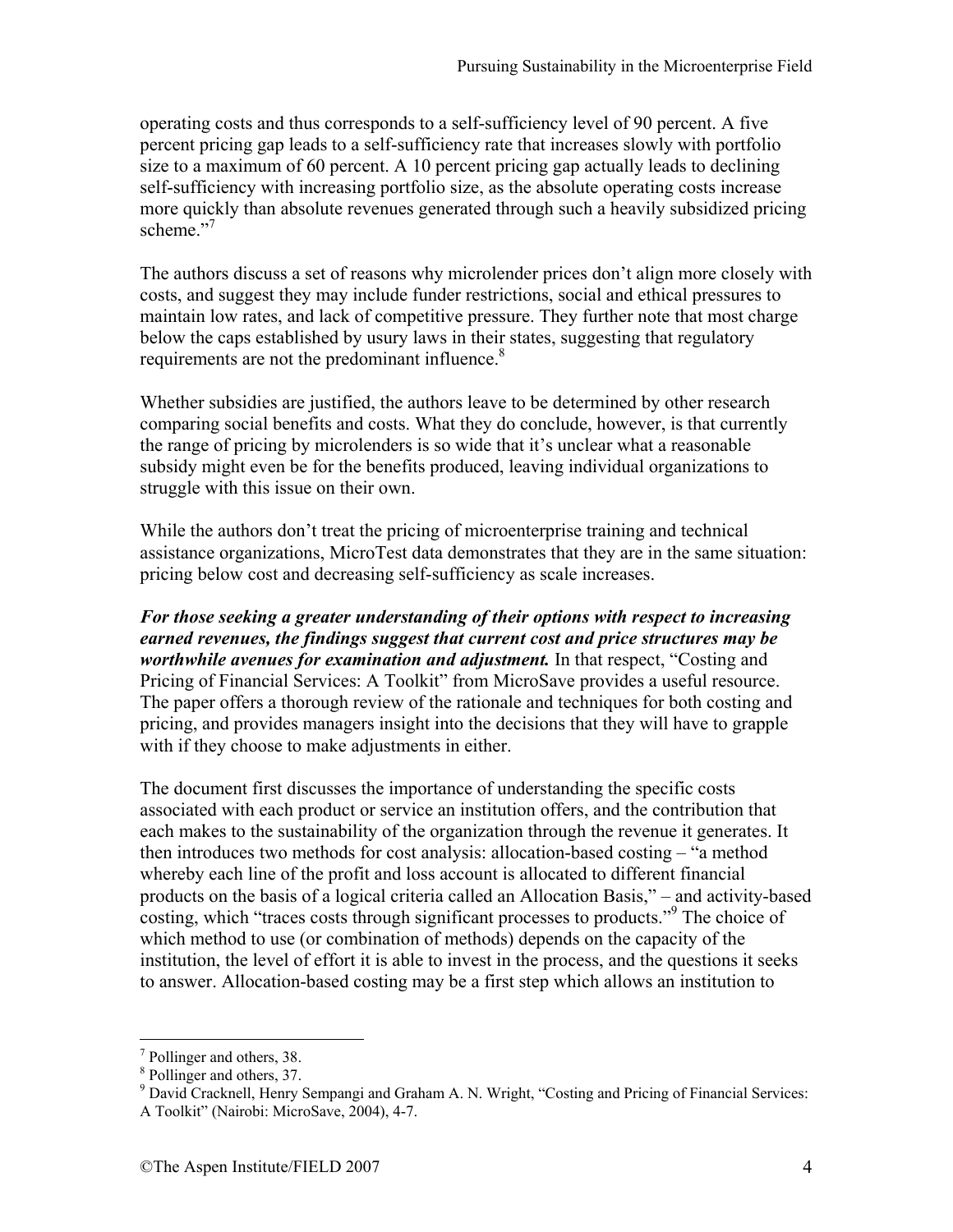determine where there might be issues, and then provide a focus for more in-depth activity-based costing later.<sup>10</sup>

In addition to these key methods, the toolkit provides guidance on marginal costing, which allows an organization to determine what the actual, incremental costs are for any given product, and which helps determine what might be saved by eliminating it.<sup>11</sup> And while the authors generally argue that all products and services should cover their costs, they note that managers should consider nonquantifiable elements such as benefits to the client, client satisfaction and retention, and outreach to specific target markets in making this decision.<sup>12</sup>

For organizations interested in pricing, the MicroSave Toolkit identifies three approaches to the task – one based on cost, one determined with reference to competition, and one which is based on customers' perception of value. While most microenterprise organizations may suggest that this is the type of pricing they do, it is not clear that this is the case. Proper demand pricing begins with understanding "customer definitions of value in their own words and terms," and includes quantifying that value on a "benefit by benefit basis." As an example, the authors note "if provision of a local mobile banking service is particularly valued by clients because it saves both travel time and a bus fare an additional charge may be levied based on a proportion of the bus fare saved."<sup>13</sup>

The authors note the danger of low pricing with these words: "Watch out for 'dangerous pricing'… What customers long for is value, which includes not only a good product but accompanying services as well. Pay attention to price … but pay even more attention to value when building a loyal customer base. … Avoid the temptation to under-price to get your business started. You'll find it hard to raise prices too quickly, so you'll pay for your mistakes for years."<sup>14</sup>

*Taking up the challenge of better costing and pricing requires that organizations master a number of key skills*. According to David Cracknell and Hermann Messan, such skills include: detailed knowledge of management accounts and an ability to perform allocation and/or activity-based costing, technical knowledge on interest calculations and financial modeling, skills in qualitative market research to research customer preferences "and to ascertain how best to explain prices to customers," and communication and marketing skills to produce price-related materials.<sup>15</sup>

*Third party contracts also may be an avenue for earned income, although the structure of these contracts conditions their actual potential to deliver discretionary income.* Some authors, and microenterprise programs, have argued that third-party contracts are an important piece of the sustainability puzzle. Else, for example, cites the benefit of

<sup>&</sup>lt;sup>10</sup> Cracknell and others, 9-10.

<sup>&</sup>lt;sup>11</sup> Cracknell and others, 28.

<sup>&</sup>lt;sup>12</sup> Cracknell and others, 32.

<sup>&</sup>lt;sup>13</sup> Cracknell and others, 34.

<sup>&</sup>lt;sup>14</sup> Cracknell and others, 48.

<sup>15</sup> David Cracknell and Hermann Messan, *The Art and Science of Pricing Financial Services* (Nairobi: MicroSave, 2006), 2.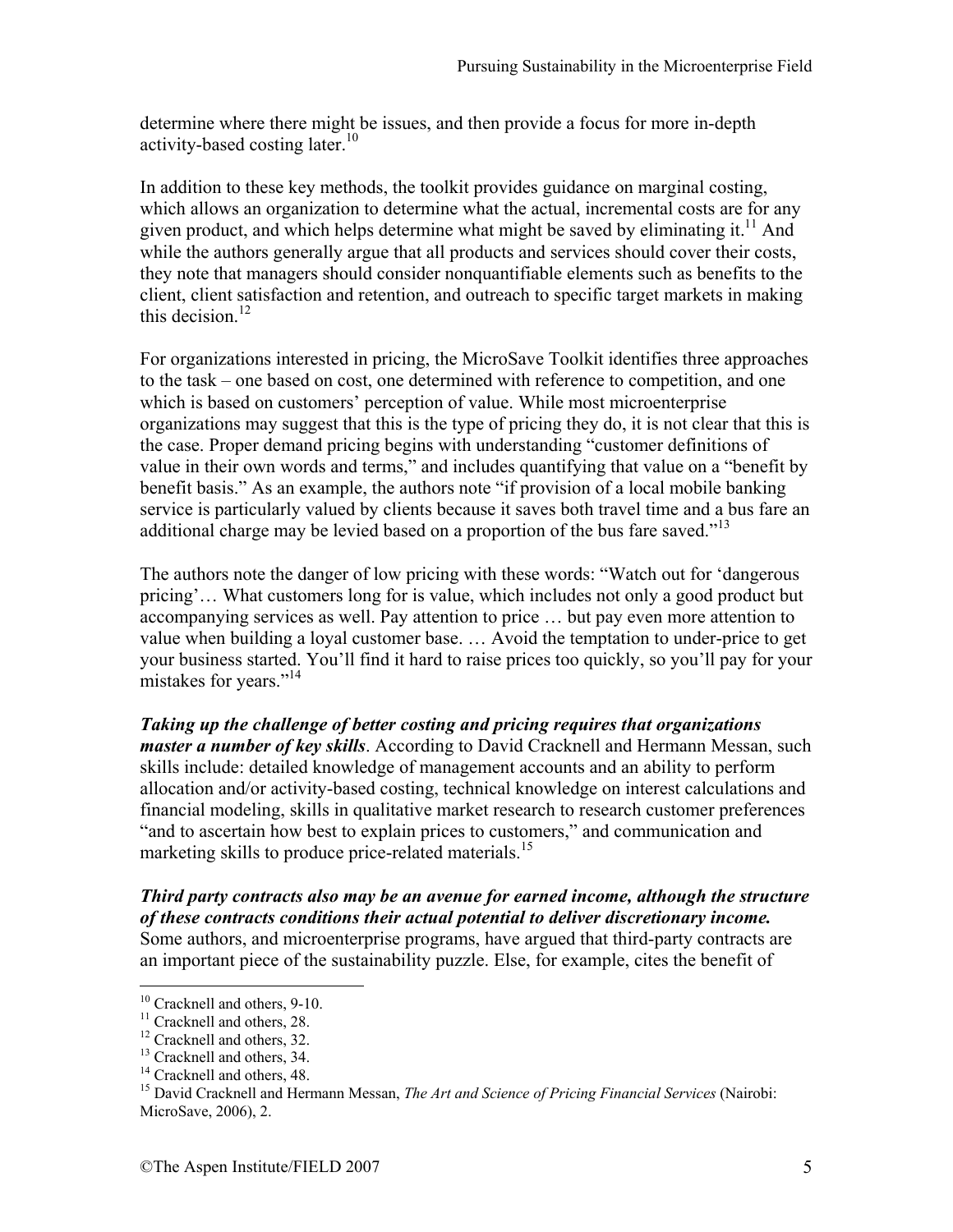"breaking into" the TANF and workforce development systems under performance-based contracts because they can provide long-term, ongoing revenues assuming the organization can meet established standards.16

From a sustainability perspective, are third-party contracts fundamentally different than grants? On the one hand, they are often based on performance, and the income is "earned" rather than "donated" or "granted." On the other hand, securing contract income requires investment in building relationships, and ongoing receipt of the income will be based on the priorities of those letting the contract – which may change.

The terms of the contract are a key consideration. As experienced by Housing Works, a nonprofit serving individuals with HIV in New York City, cost-reimbursement contracts rarely pay for the whole cost of the service, whereas fee-for-service contracts are designed to allow profit if a service can be provided efficiently. Fee-for-service, performance-based, contracts also can change the contractor's perception of the nonprofit organization which may lead to more such contracts in the future. As Charles King of Housing Works noted, many nonprofits fear such contracts because they often rely on meeting performance benchmarks. In response, he notes that "We have a contract with the state for job training and we are paid based on a person's completion of the program, we're paid based on the person being placed in paid employment, and we're paid if he stays at least six months. We're betting that we can keep them in the program, graduate them, give them a job, and keep them on the payroll – and can do it in a way that allows us to more than cover the costs of doing it. That's the risk for-profit businesses take all the time." By resisting such pay-for-performance contracts, King says, "It's almost a concession that for-profits are more [confident than nonprofits of] their own ability to do what they claim to be experts at doing."<sup>17</sup>

*Social enterprise is a growing movement, spurred in part by diminishing funding resources and the drive to sustainability.* There has been a significant increase in social enterprises among nonprofits, driven in large part by an interest in generating revenues in the face of a changing funding landscape. This growing interest is manifested not only in the number of businesses being launched, but in the growing infrastructure to support the field (including REDF, the Skoll Foundation and its Web site Social Edge; the Social Enterprise Alliance, an association for nonprofits engaged in social enterprise; the Yale School of Management/Goldman Sachs Foundation Partnership on Nonprofit Ventures; and others). Enterprises can be mission-related or non-mission-related. The first set are often called social purpose, or mission-focused, businesses and are designed to pursue a "double bottom line" creating both direct social benefits for clients, and financial return that allows the business to operate in a self-sustaining way. In the microenterprise field, they can include retail stores and Web malls selling client products, kitchen or business incubators, and microfinance itself. The second include businesses that are designed to deliver a financial return directly to the program, and indirectly benefit the clients it serves through its other services. Examples may include thrift shops, print shops,

1

 $16$  Else, 78-79.

<sup>17</sup> Maia Szalavitz, "In Your Face: The Social Enterprise that Beat City Hall," *Stanford Social Innovation Review* (Summer 2005): 46-48.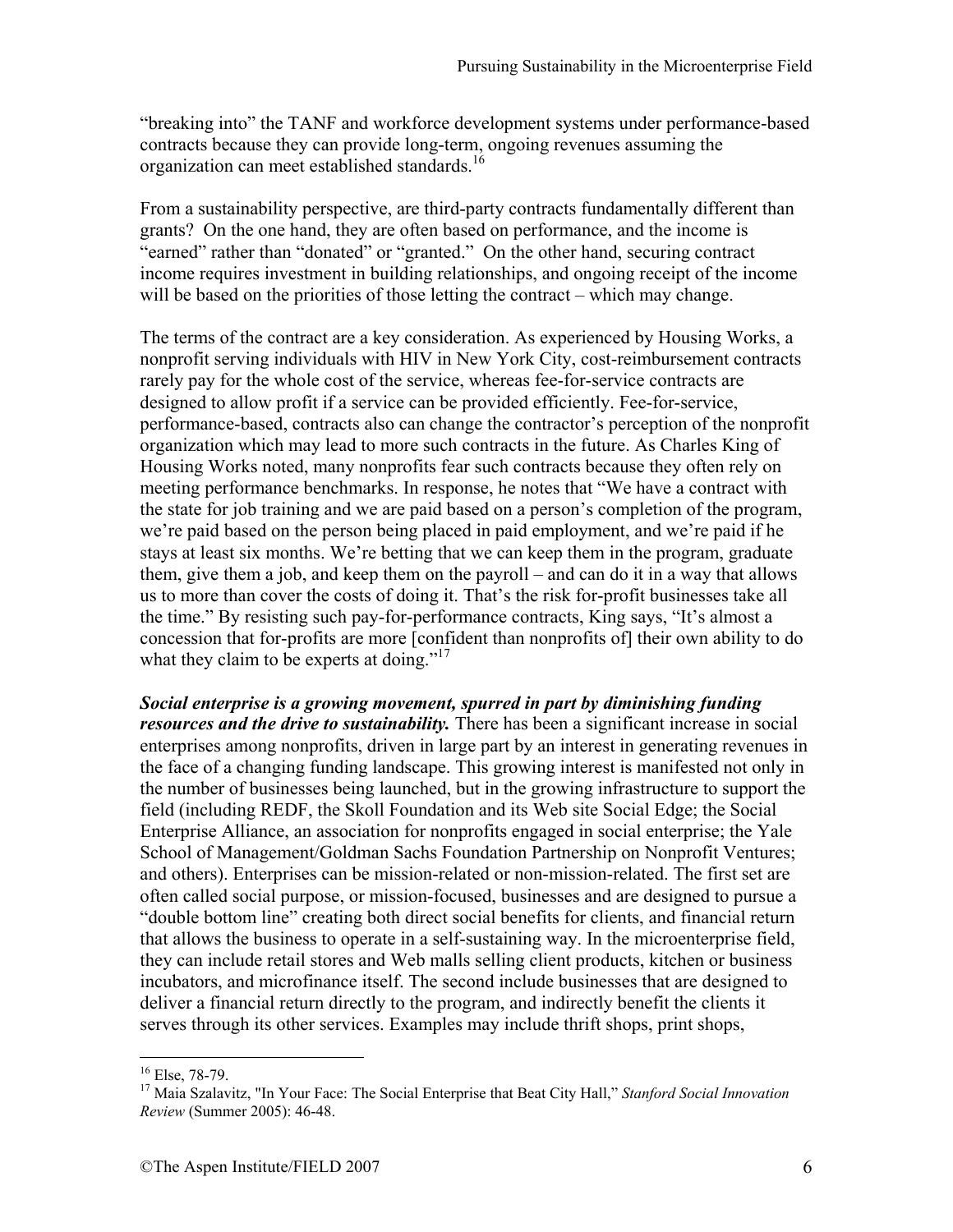bookstores and other services which do not feature client products, or increase client skills through their operation.

*The experience to date suggests that the prospects for profitability among current practitioners are limited.* In a survey of 519 nonprofit organizations conducted by one research team, 35 percent of those with businesses reported that they were profitable, while 19 percent reported that they were breaking even. However, the authors noted that this data was self-reported, and it is not clear what methodology was used to determine costs.<sup>18</sup> In another survey of 105 nonprofit executive directors with for-profit ventures, 42 percent reported having profitable ventures, 27 percent reported having achieved breakeven, and 13 percent reported losing money.<sup>19</sup> Other observers also believe that profitability is more limited than these numbers convey. William Foster and Jeffrey L. Bradach report that they've seen few businesses generate actual profits, and that many nonprofits seem to confuse revenues with profits when reporting their results.<sup>20</sup> And, Edward Skloot, executive director of the Surdna Foundation, and founder of New Ventures, the first nonprofit aimed at helping other nonprofits increase earned income, notes that "of the agencies that look into developing for-profit businesses, … only one percent will go forward with them, and only about 10 percent of those will succeed."<sup>21</sup>

FIELD's own documentation of social purpose businesses implemented by grantees of the Ms. Foundation's Collaborative Fund for Women's Economic Development, found that the eight businesses tracked reached at least 53 percent operating self-sufficiency and four of the eight covered more than 80 percent of their business expenses with earned revenues. These businesses, which were designed to employ low-income women, serve low-income communities, and create jobs and/ownership opportunities offering better benefits than traditional, low-wage employment, were diverse in size and age, and several operated in highly competitive industries. While the data demonstrated that they produced a set of strong benefits for their participants, including solid wages and stable employment, they also demonstrated the challenges involved in seeking to deliver on both aspects of the double bottom line, leaving open the question of whether full sustainability can be achieved, or what level of subsidy will be required to continue to produce the gains achieved.<sup>22</sup> What's also important to note about these results is that they represent the level of self-sufficiency achieved by each business, and not the nonprofit that launched that business.

<sup>18</sup> Cynthia W. Massarsky and Samantha L. Beinhacker, *Enterprising Nonprofits: Revenue Generation in the Nonprofit Sector* (Englewood Cliffs, NJ: Yale School of Management and The Goldman Sachs Foundation Partnership on Nonprofit Ventures, May 2002), 6.

<sup>&</sup>lt;sup>19</sup> Miguel Unzueta, "Profitable Nonprofits," *Stanford Social Innovation Review* (Summer 2004): 12. Note that the surveyed executive directors also reported that \$200,000 was needed to start a business venture. <sup>20</sup> William Foster and Jeffrey L. Bradach, "Should Nonprofits Seek Profits?" *Harvard Business Review* 

<sup>(</sup>February 2005): 3-4

 $^{21}$  Szalavitz, 48.

<sup>22</sup> The Aspen Institute, *Enhancing Employment Opportunities for Women: 2003 findings from the third round of the Collaborative Fund for Women's Economic Development* (Washington, D.C.: The Aspen Institute/FIELD, 2004), 3, 5 and Jeremy Black, *Enhancing Employment for Low-Income Women: Lessons learned from the third round of the Collaborative Fund for Women's Economic Development* (Washington, D.C.: The Aspen Institute/FIELD, August 2004), 8-9.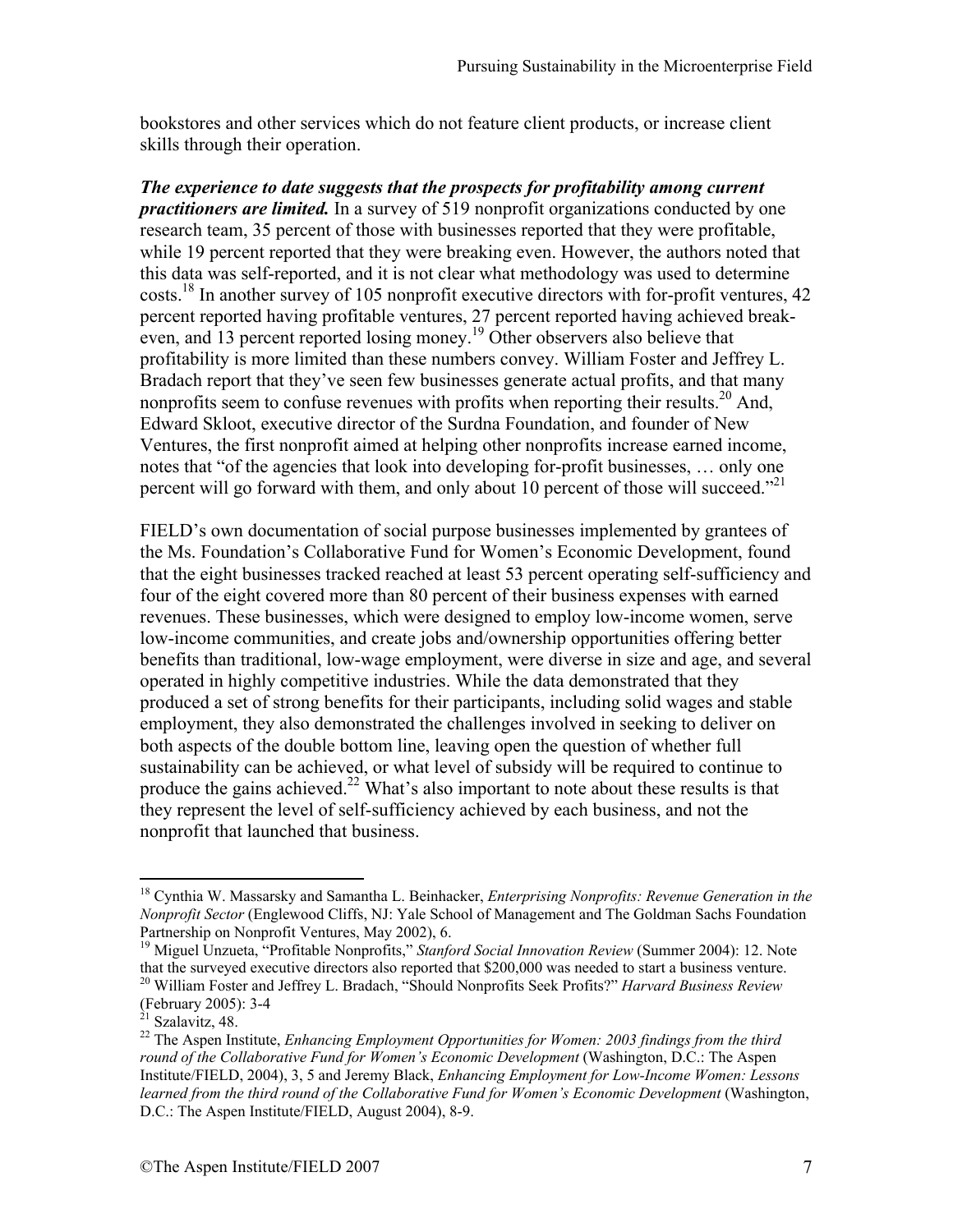*Whether they, and others like them, achieve full self-sufficiency may be less the issue, however, as substantial revenue generation in enterprises that are mission-focused (i.e., designed to produce direct benefits to clients), may be a more sustainable way to provide client services than more traditional service models.* But the decision to employ a social enterprise model to achieve these benefits requires a very hard look and clear understanding of the expected costs, potential to generate profits, and subsidy requirements of the venture.<sup>23</sup> In addition, managers intent on embarking on this strategy must anticipate what Emerson and Twersky call the "profound organizational, personal, and professional changes entailed in the practice of the new social entrepreneurship.<sup> $24$ </sup>

#### *It also helps to understand which factors appear to contribute to the success of a social enterprise.* They include:

- *Size and age*: Larger, older nonprofits with bigger staffs are more likely not only to be operating an enterprise, but also to be turning a profit.<sup>25</sup> (This is likely because size and age are indicators of both internal organizational capacity and financial capacity to buy needed expertise. In fact, Jed Emerson and Fay Twersky report that the nonprofit must have access to "the technical expertise and capital resources necessary to support an effective business planning and enterprise start-up process,"<sup>26</sup> requirements more readily satisfied in larger, more mature organizations.)
- *Securing sufficient capital* and having access to that capital long enough to reach the point of sustainability or success. Having the complete financing in place at launch also has been identified as critical, along with supportive funders who understand that to grow, the likely trajectory will involve early losses and multiple years of funding.
- Choosing *ventures based on what staff already knows* how to do.<sup>28</sup>
- *The size of the venture itself*: Jim Schorr, executive director of Juma Ventures and cofounder of Net Impact, states that a social purpose business needs to generate \$1 million in revenue annually to both create a significant number of jobs and be sustainable. $^{29}$
- The *presence of significant, traditional business skills* on the part of the social entrepreneur.<sup>30</sup>

 $2<sup>23</sup>$  Foster and Bradach offer a set of questions that they believe nonprofit managers should use in evaluating any social enterprise opportunity. Please see 3-4.<br><sup>24</sup>Jed Emerson and Fay Twersky, eds., *New Social Entrepreneurs: The Success, Challenges and Lessons of* 

*Non-Profit Enterprise Creation* (San Francisco: Roberts Foundation, September 1996), 14. 25 Massarsky and Beinhacker, 4.

<sup>26</sup>Emerson and Twersky, 11-12.

<sup>&</sup>lt;sup>27</sup> Kristin Majeska, "Growing a Social Purpose Enterprise" in Jed Emerson, George R. Roberts and Melinda Tuan, *Social Purpose Enterprises and Venture Philanthropy in the New Millenium* (San Francisco: The Roberts Enterprise Development Fund, undated), 29; also Massarksy and Beinhacker, 8-9.

<sup>28</sup> Szalavitz, 47.

<sup>&</sup>lt;sup>29</sup> Jim Schorr, "Social Enterprise 2.0: Moving toward a sustainable model" *Stanford Social Innovation Review* (Summer 2006): 12-13.

<sup>&</sup>lt;sup>30</sup> Emerson and Twersky, 11-12.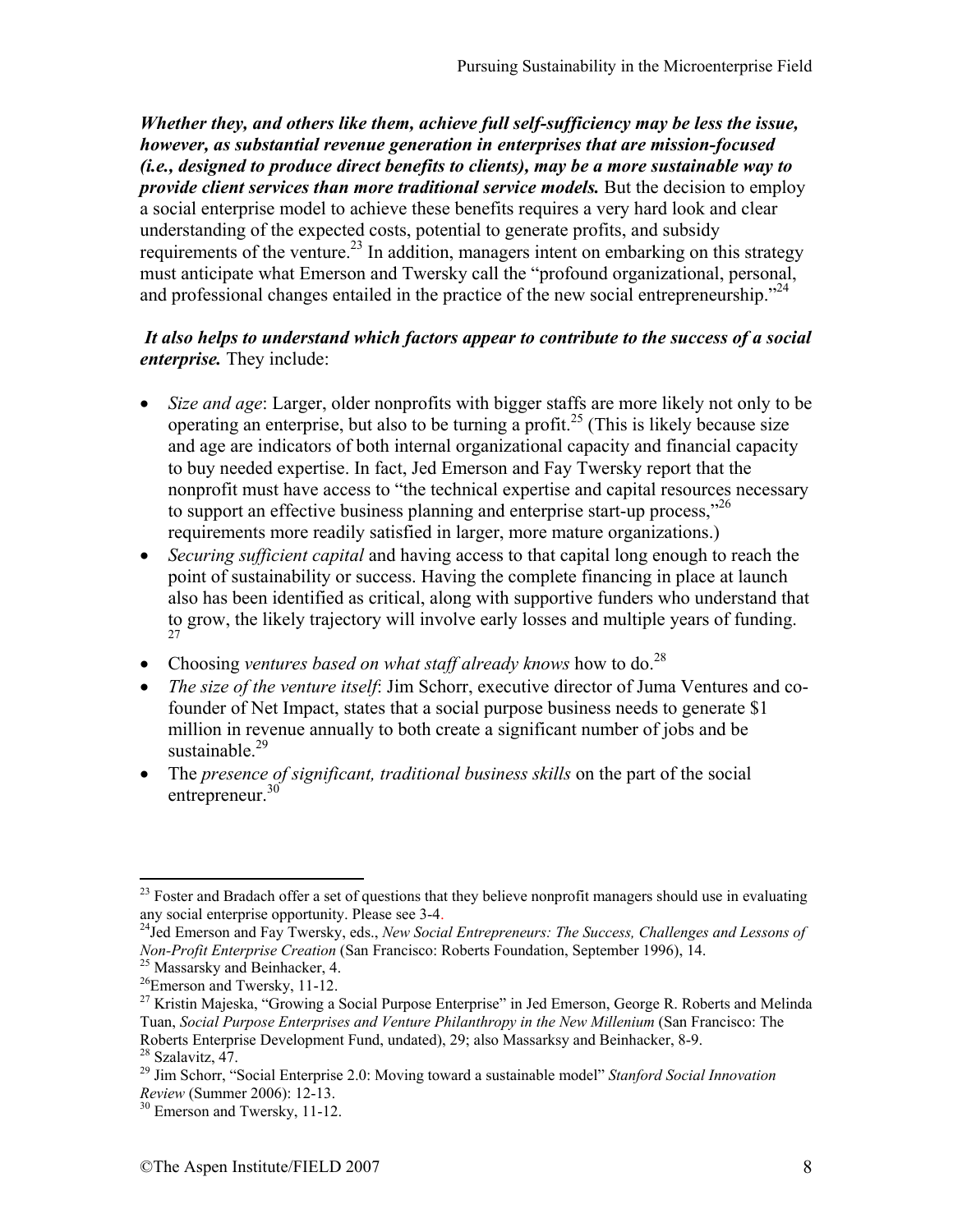If the leadership of any nonprofit should be entrepreneurial and have a strong grasp on business skills, it should be that of microenterprise programs. The challenge may be more around amassing the capital, ensuring that the enterprise does draw on core competencies, does have a market, and does not drain staff energies away from mission. In this respect, it is probably best to look at enterprises that are closely related to mission, and to view them more as a potentially sustainable approach to delivering a particular service, than as a tool for generating profits to subsidize a microenterprise program's existing or core services. And as the funding environment becomes both less favorable in terms of traditional grantmaking and more favorable toward social enterprise, managers may have little choice but to pursue this option. If that is the case, it will be important to have a much clearer understanding of what can be expected from this strategy and to proceed with deliberation, and an understanding that the timeframe for profitability may be an extended one. Michael Shuman, vice president for enterprise development for the Training and Development Corporation in Bucksport, Maine, recommends "that nonprofits start slowly, and try to make just 3-4 percent of revenues per year come from for-profit ventures."<sup>31</sup>

*Partnership strategies may also offer opportunities to earn revenue.* Only a little literature considers how the right partnerships can support revenue-generating possibilities, but there are a few suggestive examples. One strategy involves shared distribution of a desired product or service. An international example can be found in ACCION International's development of a sustainable business training program that is based on a franchising (licensing) model. ACCION developed the materials and licensees pay ACCION both an upfront fee – which includes training for their trainers and help in creating a business plan – and a per unit fee for the workbooks, where the majority of the revenues have been generated as the program has reached over 100,000 clients in its peak years. Although it is not a requirement of participation, ACCION also seeks to help its licensees offer their training in a sustainable way, and the majority charge fees (\$8-\$10 for a 4-5 hour training). Those with results-oriented management and a focus on cost recovery have been able to offer the service sustainably.<sup>32</sup> In the U.S., there are several examples of programs developing and selling their training product to partners (Core Four, and First Step Fast Trac) but it is not clear to what extent sustainability has been achieved by either the producer or user of the product. Still, looking for win-win opportunities of this type seems warranted.33

<sup>&</sup>lt;sup>31</sup> Szalavitz, 48. It's also worth noting that some literature suggests that nonprofits might be able to accelerate the business development cycle by choosing to operate a franchise. This is discussed in detail in: Community Wealth Ventures, Inc. and IFA Educational Foundation, *Nonprofit-Owned Franchises: A Strategic Business Approach* (Community Wealth Ventures, Inc. and IFA Educational Foundation, March 2004), where the benefits to both nonprofit and franchisor are outlined, along with a set of key

considerations. Most important to note is that this is still a relatively new concept.<br><sup>32</sup> Diego Guzman, "Financially Viable Training for Entrepreneurs: The Business Model of ACCION ABCs<br>of Business," *Insight* no. 20 (Se

<sup>&</sup>lt;sup>33</sup>Gregory A. Ratliff and Kirsten S. Moy, "New Pathways to Scale for Community Development Finance," *Profitwise News and Views* (December 2004) also discuss collaborative models in the corporate sector, such as that of United Western Grocers, that enable small scale institutions to compete against larger chains by providing products and services that they can't develop or deploy individually (see page 12).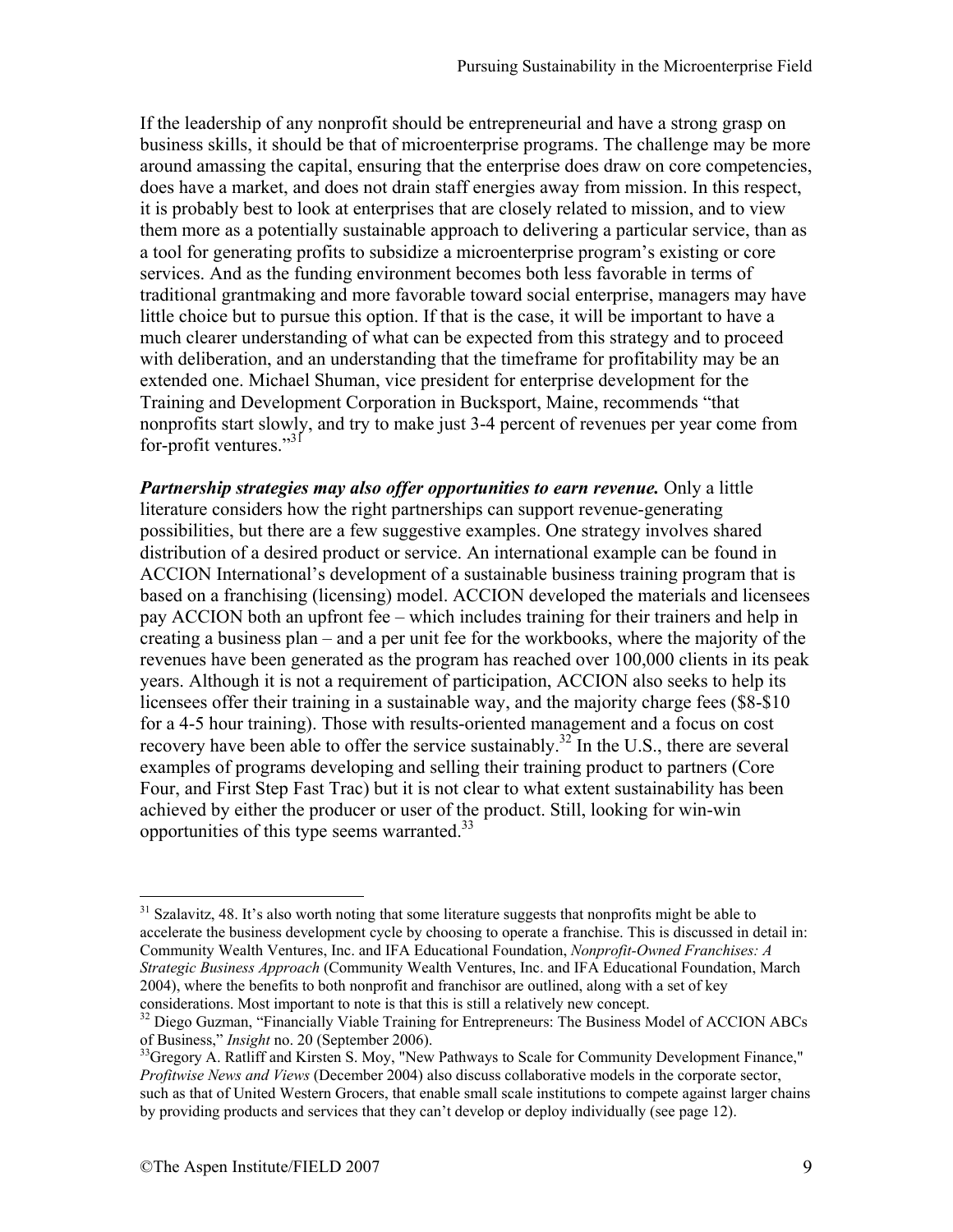A second strategy uses corporate partnerships focused on cause-related marketing but managers are cautioned to understand and value the full costs of participating in such partnerships. IEG, a firm that promotes cause-marketing and other business-nonprofit partnerships found, through a survey of 145 managers, that most nonprofits undercharge for sponsorship opportunities, perhaps between 15 and 25 percent, because they don't accurately estimate the administrative costs associated with managing and marketing the partnership. As with social enterprise strategies, the key is a careful estimation of the costs and benefits of these partnerships before embarking on them.<sup>34</sup>

*In using any of these strategies, microenterprise organizations should beware the potential "crowding out" effect of earned income strategies.* The positive benefits of earned income do not come without potential downsides. A few researchers have warned that increasing earned revenues may actually reduce the amount of private donations made. One study, for example, found that nonprofits in the arts, culture and humanities lost 59 cents in donations for every dollar earned, while nonprofits in human services and "public benefit organizations" lost 55 cents for every dollar earned. Educational and medical institutions did not appear to suffer any reduction in donated revenues. The key seems to be the donors' perceptions: If they are against sales activities, or believe that the nonprofit no longer needs their support, their donations decline.<sup>35</sup> Another study found that nonprofits' pursuit of commercial activities tended to be a response to falling donations, and that while it resulted in a set of benefits including greater self-sufficiency, it did not help their fundraising efforts.<sup>36</sup>

Several other researchers have identified the distraction that for-profit ventures can create within nonprofits, diminishing their attention to their original social mission, and in some instances, reducing the quality of services offered.37 Angela M. Eikenberry and Jodie Drapal Kluver raise the more philosophical and provocative question of whether the "marketization" of the nonprofit sector (defined at its move to increasingly adopt the methods of the market to guide policy creation and management) is undermining critical roles that it plays in building civil society. The paper describes four trends in the marketization process – the generation of commercial revenue, contract competition, the influence of new and emerging donors, and social entrepreneurship – and lays out how they undermine nonprofits' ability to play three key roles in building and supporting civil society: *value guardians* (nonprofits often "emerge to give expression to the social, philosophical, moral or religious values of their founders and supporters", and have historically supported the values of community participation, due process and stewardship), *service and advocacy* (providing public goods, and playing roles such as research, teaching, advocacy and serving the poor), and *building social capital* (creating venues that generate and reinforce social norms of trust, cooperation and mutual support).

<sup>&</sup>lt;sup>34</sup>Rosanne Siino, "Marketing: Cashing In," *Stanford Social Innovation Review* (Winter 2004): 13-14.<br><sup>35</sup>Michelle H. Yetman and Robert J. Yetman, "The Effects of Non-profits Taxable Activities on the Supply of Private Don

<sup>&</sup>lt;sup>36</sup> Baorong Guo, "Charity for Profit? Exploring Factors Associated with the Commercialization of Human Service Nonprofits," *Nonprofit and Voluntary Sector Quarterly* 35 (March 2006): 123, 136-137.

<sup>&</sup>lt;sup>37</sup>Burton A. Weisbrod, "The Pitfalls of Profits," *Stanford Social Innovation Review* (Winter 2004): 45-46; and Guo, 123.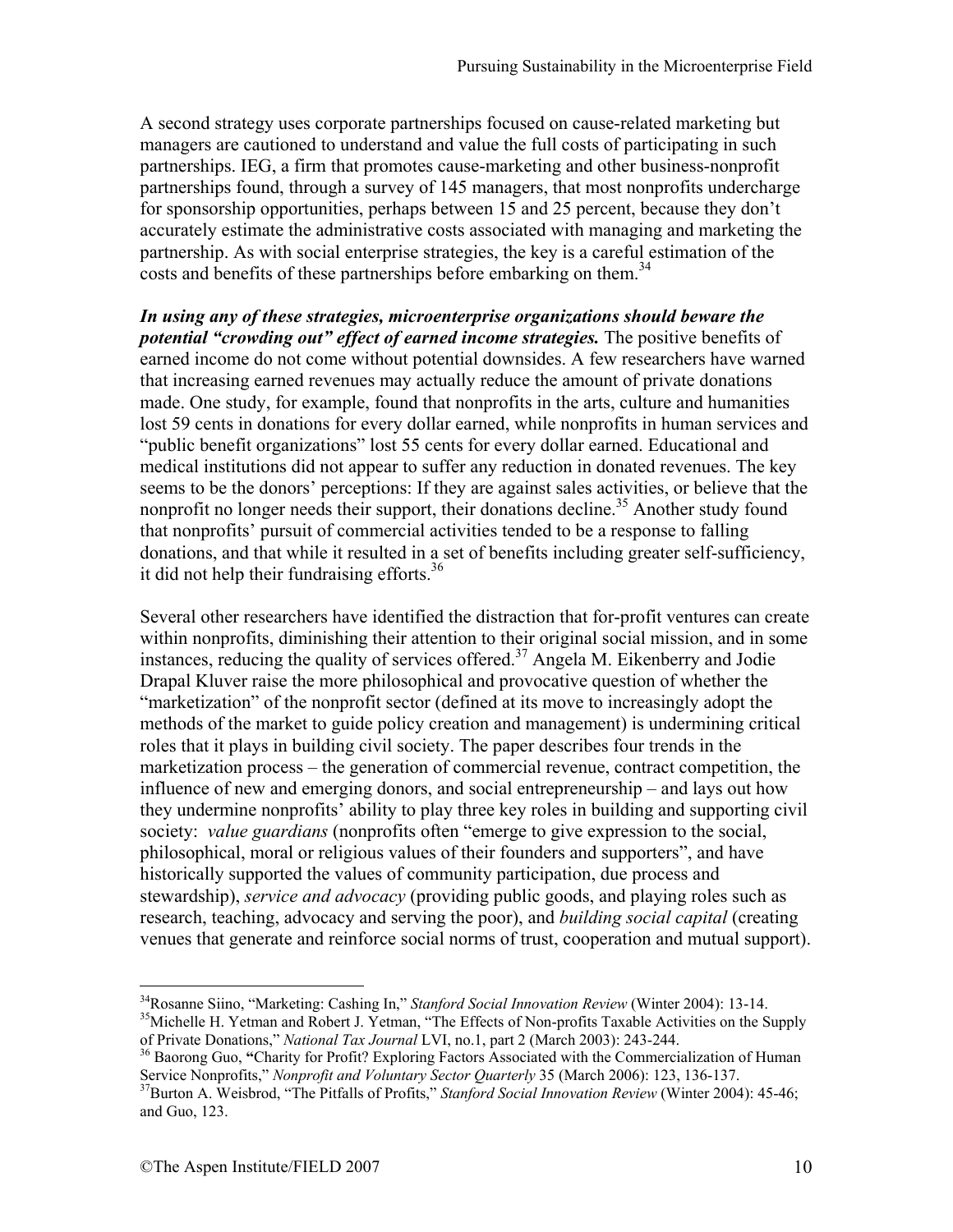The authors also note that marketization pushes funders to reward what is easily measurable  $38$ 

For managers, these critiques are worth keeping in mind as earned revenue strategies are both designed and implemented. Just as it's essential to approach any of them with an open eye regarding the true financial costs, it's also essential to be aware of the potential costs to organizational mission and actively develop strategies to guard against that.

## **Increasing Efficiency**

Organizations also can improve their sustainability by increasing their efficiency – by generating more with less. There is a body of literature that discusses how internal efficiency can be enhanced within microenterprise organizations; however most of this research comes from the international microfinance field, and therefore focuses on organizations that are in the "business" of lending, rather than business of providing training or other business development services. Nonetheless, there are some lessons from this literature that apply to microenterprise organizations of all types.

*Mission and competition are key drivers of efficiency.* Monica Brand defines efficiency as "a function of how well an institution utilizes inputs or available resources (measured by total administrative or non-financial costs) to maximize output (average gross portfolio)."<sup>39</sup> The literature identifies two factors that drive efficiency: competition and mission. David Richardson speaks to the role of competition when he notes: "As larger banks 'downscale' to enter this seemingly profitable market niche, they will 'cherry-pick' the best borrowers of the smaller, inefficient NGOs by offering lower interest rates. Banks can do this because they have lower operating expense ratios."<sup>40</sup> Research sponsored by FIELD indicates that many in the U.S. microfinance field are now beginning to face similar competition from traditional banks, mainly through the use of credit cards.<sup>41</sup> Although bank credit cards may not carry lower interest rates than loans offered by microlenders, their "cost" to the client is lower due to shorter turn-around time and often reduced information requirements.

From a mission perspective, Brand suggests: "Improving efficiency is also necessary to address the social mission of microfinance, to the extent that it allows MFIs to reach further down market and/or pass on the cost savings in the form of lower interest rates."<sup>42</sup> In the U.S. context, the mission-related benefits of efficiency would be (1) the ability to reach higher-cost clients, (2) the ability to achieve more clients with the same level of

 $\overline{a}$ <sup>38</sup> Angela M. Eikenberry and Jodie Drapal Klover, "The Marketization of the Nonprofit Sector: Civil Society at Risk? *Public Administration Review* 64, (2) (March/April 2004): 134, 136-137.<br><sup>39</sup> Monica Brand, "More Bang for the Buck," *The Microbanking Bulletin: Focus on Efficiency* Issue 4

<sup>(</sup>February 2000): 13.

<sup>40</sup> David C. Richardson, "Unorthodox Microfinance: The Seven Doctrines of Success," *The Microbanking Bulletin: Focus on Efficiency* Issue 4 (February 2000): 5.<br><sup>41</sup> Patty Grossman, Ellen Chen and Paige Chapel, "Findings and Recommendations: Supply-Side Scan of

Microenterprise Financing" (Washington, D.C.: The Aspen Institute/FIELD, October 2005), 1.<br><sup>42</sup> Brand, 13.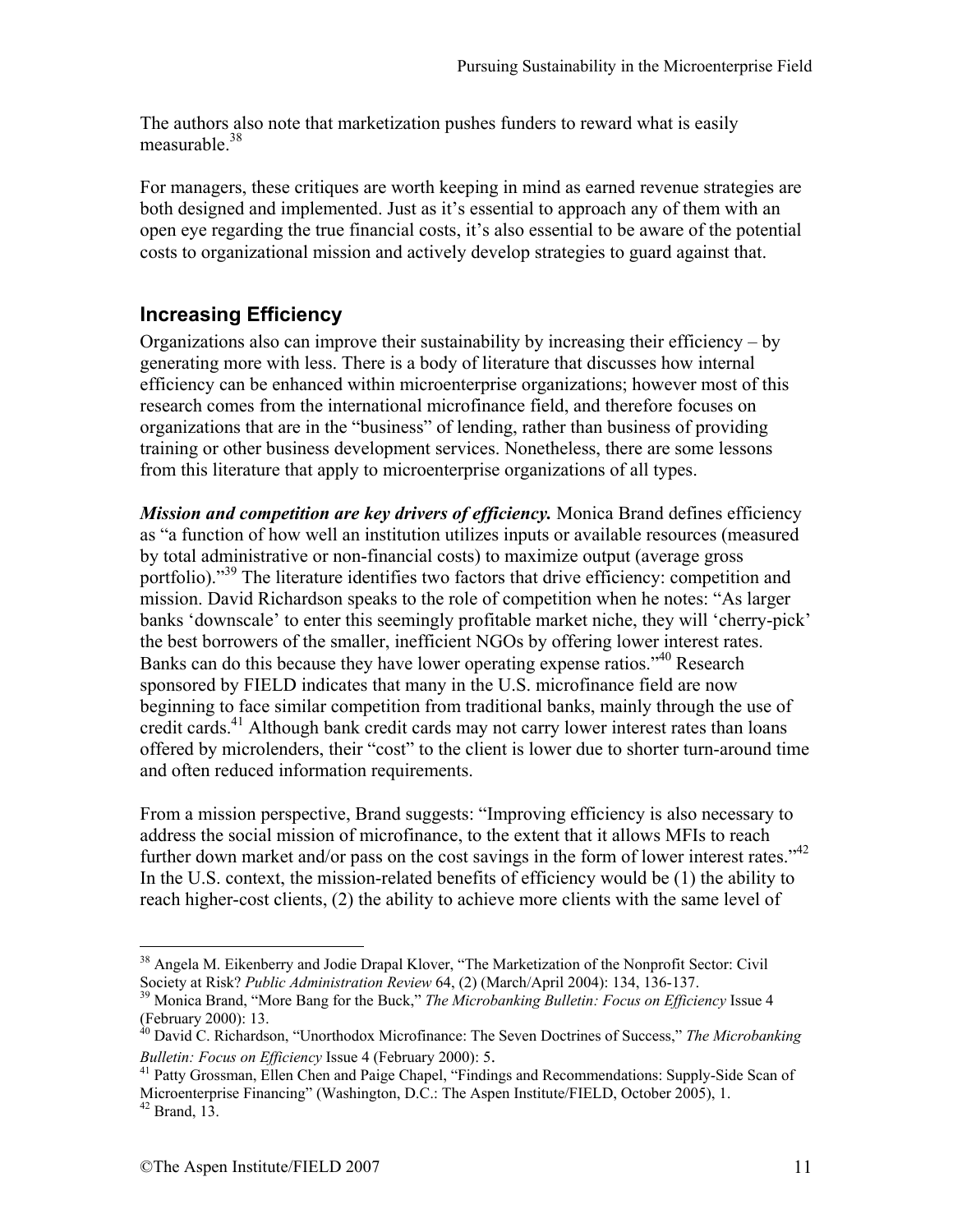resources (supporting the goal of achieving greater scale), and/or (3), a reduction in the revenues required to support program operations.

*Current levels of efficiency vary greatly within the U.S. microenterprise industry.* Data from FIELD's MicroTest project provide a picture of current levels of efficiency within the U.S. industry. In FY 2005, the median cost per client for the 70 microenterprise program that reported data to MicroTest was \$2,058. However, across these 70 programs, the ratio varied from a low of \$182 to a high of \$9,478. In terms of other efficiency measures, the median cost per client for delivering business development training and technical assistance ranged from a low of \$79 to a high of \$5,018. Operational cost rates – which measure the cost for an organization to manage each dollar in its loan portfolio – had a median value of \$0.45, but ranged from \$0.03 to \$20.82.

Variations in the values of some of these measures depend in part on the methodology or business model used by the microenterprise program. The operational cost rates for credit-led programs are typically well below those of training-led organizations, in part because the greater scale of their lending efforts appears to afford some economies of scale. The following table indicates how the median and average operational cost rate of microenterprise programs<sup> $43$ </sup> declines as the number of outstanding loans increases:

| <b>Operational Cost Rates of Microenterprise Programs, FY 2005</b> |               |           |              |
|--------------------------------------------------------------------|---------------|-----------|--------------|
| Number of                                                          | Fewer than 20 | $20 - 50$ | More than 50 |
| outstanding loans                                                  | $(n=7)$       | $(n=9)$   | $(n=24)$     |
| Median OCR                                                         |               |           |              |
| Average OCR                                                        | 597           | -62       |              |

At the same time, it is important to note that growth does not always result in increasing efficiencies. Certainly in the U.S. the link between program scale, as defined by the number of clients, and the cost per client is unclear. Even when considering just lending activities, MicroTest data indicates that (1) there are relatively small scale lenders that have achieved strong efficiencies in lending, and (2) growth in an organization's loan portfolio does not always yield efficiencies. This last finding also has been identified in international microfinance organizations.<sup>44</sup>

#### *Global experience suggests several strategies for improving efficiency in microlending.*  These include: $45$

• Increasing average loan size. There is some evidence that this approach may also hold true in the U.S. MicroTest data indicates that microlenders with average

 $43$  The operational cost rate, as defined by MicroTest, is the cost that a program incurs to make and manage \$1 in its loan portfolio. Thus, an operational cost rate of .50 would mean that it cost a program 50 cents to make and manage each dollar in outstanding loans.

 $44$  Brand, 14.

<sup>&</sup>lt;sup>45</sup> Unless otherwise cited, the strategies cited are from David C. Richardson, "Unorthodox Microfinance: The Seven Doctrines of Success," *The Microbanking Bulletin: Focus on Efficiency* Issue 4 (February 2000): 5-6.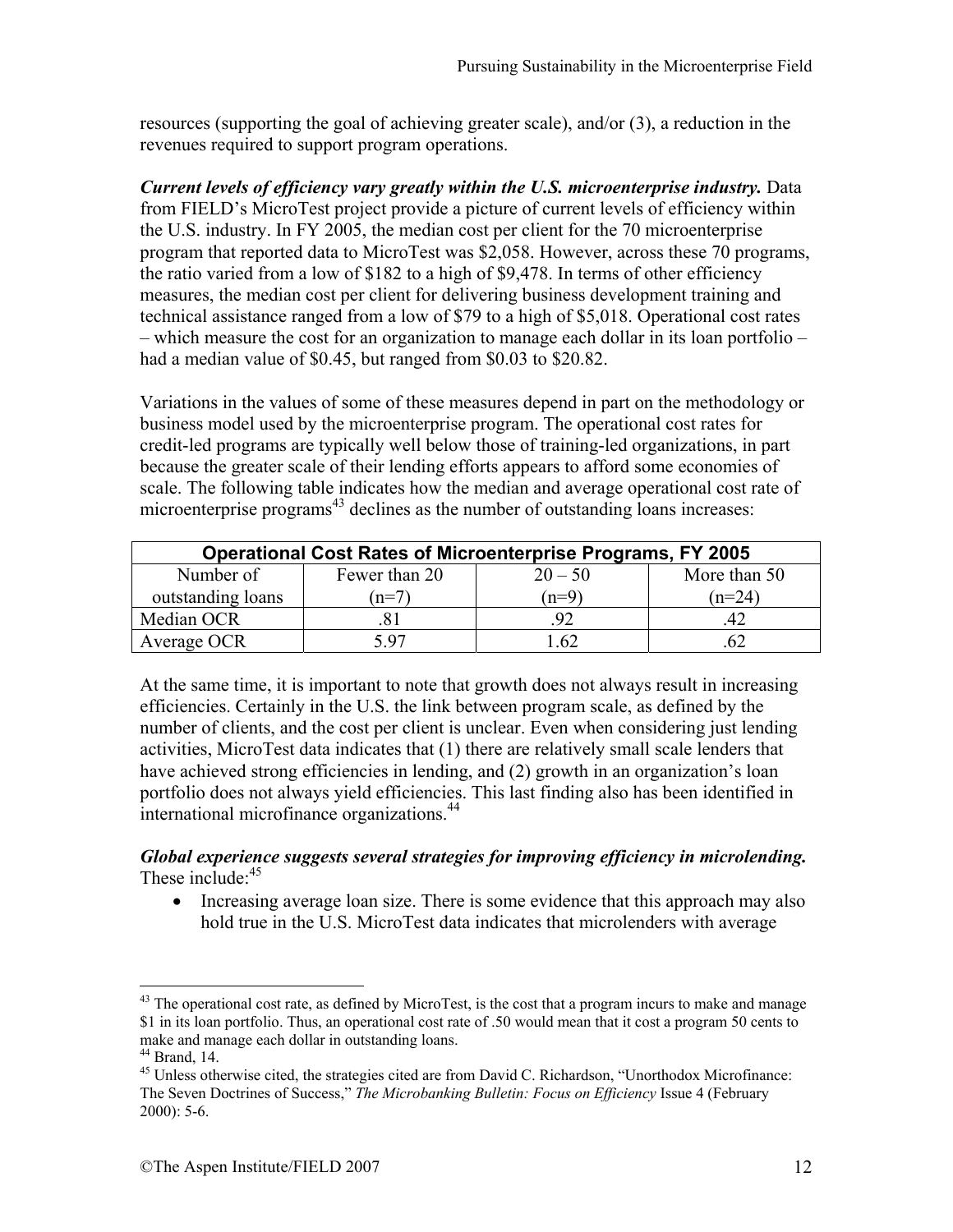| <b>Operational Cost Rates by Average Loan Size, FY 2005</b> |                     |                     |  |  |
|-------------------------------------------------------------|---------------------|---------------------|--|--|
| Average Loan Size                                           | Less than $$10,000$ | $$10,000$ and above |  |  |
| Median OCR                                                  |                     | .34                 |  |  |
| Average OCR                                                 | 2.61                | .40                 |  |  |

loan sizes greater than \$10,000 are more efficient – as measured in terms of operational cost rate – than those with average loan sizes below \$10,000.

- It is important to recognize that low operational cost rates alone will not guarantee greater sustainability: pricing and revenue generation on the loans are also key factors, as noted above. However, all other things being equal, greater efficiency obviously contributes to sustainability.
- Re-evaluating salary and bonus incentive structures. International microfinance organizations have used incentive programs as a means to stimulate greater efficiency by encouraging loan officers to increase their "production" of loans. This approach has been tried in the U.S. as well; ACCION New York instituted an incentive program as part of a broader re-engineering effort aimed at increasing scale and efficiency.46 Some observers note that the usefulness of incentive programs requires that they be carefully constructed: "The structure of an effective incentive scheme includes two essential components. First, to motivate desired performance, the incentive structure must be clear and consistent; multiple variables with complex weighting that change to meet management's short-term goals only serve to confuse and frustrate the staff. Second, it must include a quality threshold; when a loan officer's portfolio quality deteriorates beyond a certain point, s/he receives no incentives."<sup>47</sup>
- Balancing the gain of reducing delinquency versus the costs of doing so. In international microfinance circles, some lenders pursued a policy of zero tolerance for delinquency – meaning that all late payments were pursued aggressively. However, over time many lenders realized that this approach can lead to inefficiency, as it may be cheaper to allow a greater tolerance of delinquency (up to a certain point, of course), or to completely write off smaller delinquent loans, than to invest significant staff time in reducing delinquencies to zero. While few if any microlenders in the U.S. have taken a zero tolerance policy toward delinquency, the same balancing act – between the cost of sustaining delinquency and default, and the costs of preventing it – come into play.
- Creating economic incentives for borrowers to repay early. A few programs in the U.S. have created financial incentives in a move to reduce the costs of managing delinquencies.

<sup>&</sup>lt;sup>46</sup> For a more detailed discussion of some of the steps that ACCION New York has taken to increase efficiency, see Monica Brand and Julie Gerschick, *Maximizing Efficiency: The Path to Enhanced Outreach and Sustainability* (Washington, D.C.: ACCION International, September 2000, Monograph Series Number 12).

<sup>47</sup> Todd Farrington, "Efficiency in Microfinance Institutions,*" The Microbanking Bulletin: Focus on Efficiency* Issue 4 (February 2000): 20.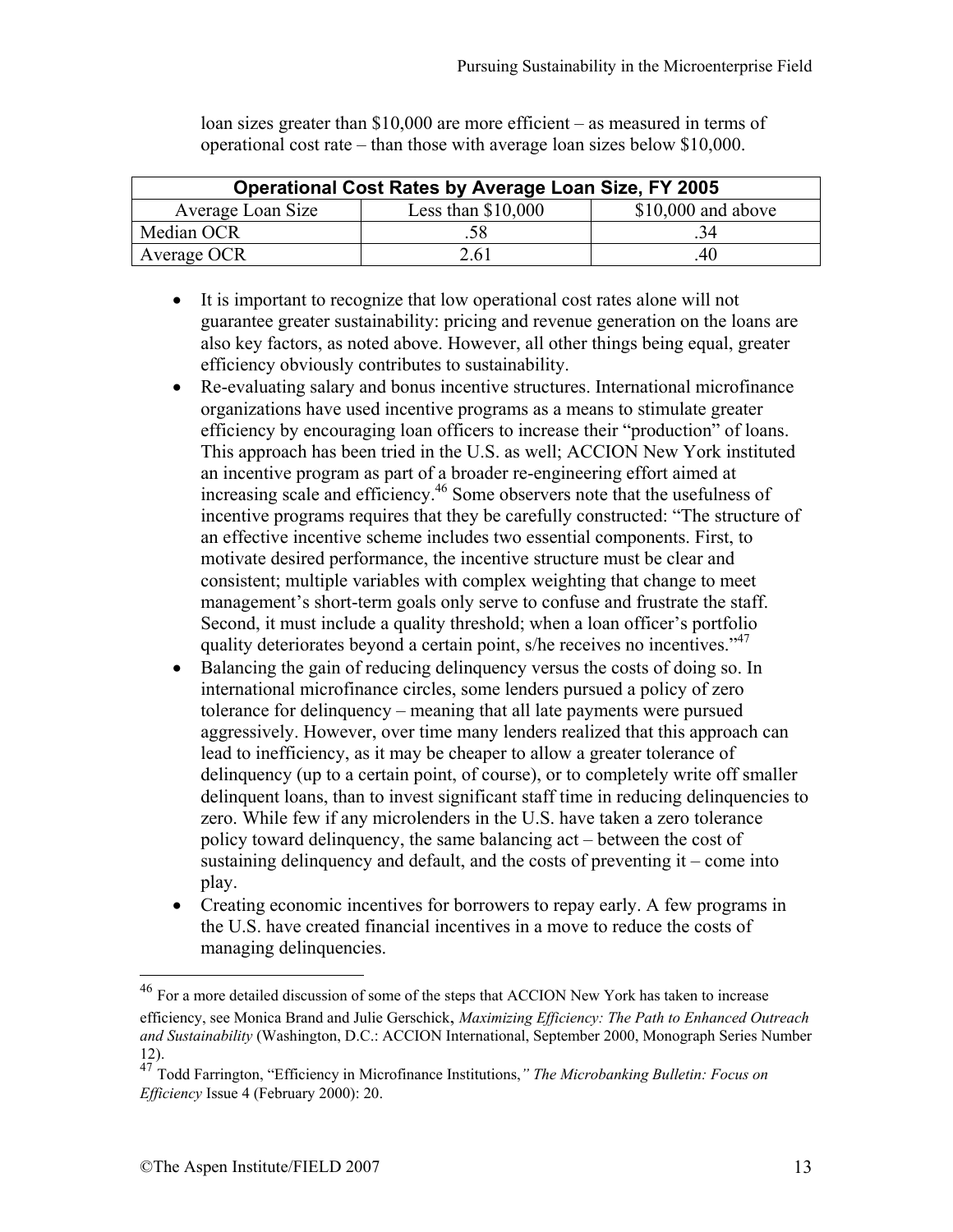- Access to information. More rapid access to information often achieved through increased use of technology – also can build efficiencies in the lending process. ACCION Texas, for example, has a management information system that is available in real time to all its loan officers and underwriters, so that they can always know the current status of any applicant or borrower. Credit scoring is clearly one example of a technology that has created substantial efficiencies in the U.S. banking and finance industries, as well as in international microfinance. In the U.S. microenterprise field, ACCION USA has just developed and implemented a credit-scoring model for its microlending program.<sup>48</sup> Microenterprise programs – both trainers and lenders – also have used communication and computer technologies to support the geographic specialization of staff described below.
- Specialization in the lending process<sup>49</sup> both in terms of the skills of loan officers (having them specialize in certain types of loans, or certain aspects of the lending process) and geographic coverage (focusing on specific geographic areas). Programs in the U.S. have begun to use specialization as a way to increase efficiency. For example, both ACCION New York and the Rural Enterprise Assistance Program in Nebraska have deployed staff in specific communities or neighborhoods, with the goal of reducing travel time between clients and a central office. And both ACCION New York and ACCION USA have created centralized back offices that handle certain administrative components of the lending process, freeing loan officers to focus more heavily on outreach and initial intake of loan applications. $50$

*Re-engineering also can be a tool for promoting efficiency.* Microenterprise organizations in the U.S. and overseas have used re-engineering as a tool to reorganize and restructure their operations for greater efficiency. In their book *Maximizing Efficiency: The Path to Enhanced Outreach and Sustainability,* Monica Brand and Julie Gershick of ACCION International describe the re-engineering efforts of various ACCION affiliates. They note that many formerly perceived "best practices" that were assumed to both foster quality and efficiency ceased to work as well as they did in the past, largely because of changes in market conditions, and because programs that clung to these old practices (such as zero tolerance of risk, undifferentiated lending methodology and pricing) are not as efficient as others. The authors state, "The difficulty is that inefficiency has less to do with methodological 'breakthroughs' in terms of lending practices than it does with organizational culture and strategic orientation.<sup>51</sup>

They further note that "efficiency analysis must begin at the managerial levels, as part of the overall strategy of the institution, and carry through each business unit, in order to

1

<sup>48</sup> Marisa Barrera, Andrea Berger, Joyce Klein and Livingston Parsons, *Credit Scoring for Microenterprise* 

*Lenders* (Washington, D.C.: The Aspen Institute/FIELD, January 2007).<br><sup>49</sup> Todd Farrington, "Efficiency in Microfinance Institutions," The Microbanking Bulletin: Focus on<br>*Efficiency* Issue 4 (February 2000): 18-19.

<sup>&</sup>lt;sup>50</sup> Monica Brand and Julie Gerschick, *Maximizing Efficiency: The Path to Enhanced Outreach and Sustainability* (Washington, D.C.: ACCION International, September 2000, Monograph Series Number 12), 159.

<sup>&</sup>lt;sup>51</sup> Brand and Gershick, 5.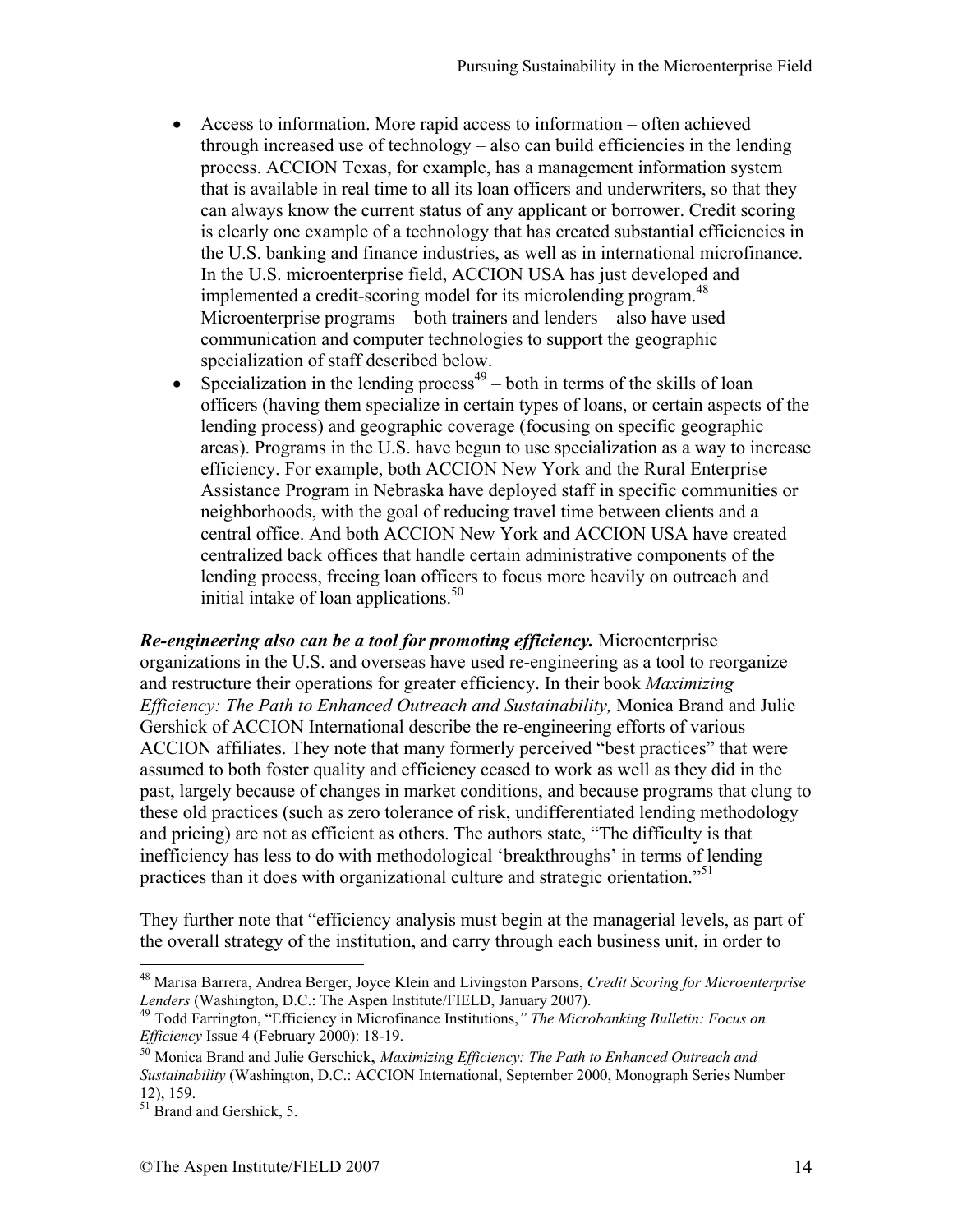identify all opportunities for cost reduction and improved revenue generation. Moving through the deepening layers of analysis, it is clear that efficiency maximization involves a combination of high-level scrutiny, innovative problem solving, vigilant attention to detail, and most importantly, a plan of action. $52$ 

The key recommendations for increasing efficiency include:

- Segmenting markets more carefully to define the specific niches they will target and adjust their products accordingly.<sup>53</sup>
- "A more sophisticated understanding of pricing including cross-subsidies, demand elasticities, risk-based pricing, etc.," will enable MFIs to "define a strategy and a product mix that optimizes both revenues and impact, thus maximizing efficiency.<sup>54</sup>
- Not equating cost control with efficiency. Some cost-cutting measures (such as investing in "basic market research will save costs in the short-term, but may actually result in more inefficient operations if product design is poorly aligned with the target market." More important is focusing on the definition of efficiency – maximimizing output per unit input, and looking at both revenues and expenses to see if more could be produced from the existing resource base. "In other words, even if costs are held constant, an MFI can improve overall efficiency by generating more revenues from existing capacity. For example, improving loan officer productivity, a common efficiency-enhancing strategy, increases revenues (loans generated) while holding costs (salary) constant." Net contribution analysis – understanding the net profit generated by each resource, rather than just the cost consumed – supports this more informed analysis. $55$
- Having clear goals, and measuring them on an ongoing basis in terms of output per unit input is essential, and these goals must be developed on the basis of an organization's vision, mission and strategy.56
- Increasing accountability to clients, donors, investors and regulators.<sup>57</sup>
- Bringing together key stakeholders (board members, senior management, investors, etc.) to define a clear vision, identify major problems, and undertake a rigorous financial analysis that "fully allocates the MFI's revenues and expenses to its products and services so that the net profitability (or loss) of each becomes evident. Part of this analysis may lead to a recognition that current leadership is "entrenched in 'business as usual," and may require bringing in new blood to complement or replace current leaders.<sup>58</sup>
- Drawing on outside assistance: "Examples of significant change that was successfully instituted by staff without the objectivity and expertise of outside help are almost nonexistent."<sup>59</sup>

 $\overline{a}$ <sup>52</sup> Brand and Gershick, 177.

<sup>&</sup>lt;sup>53</sup> Brand and Gershick, 178.

<sup>&</sup>lt;sup>54</sup> Brand and Gershick, 179.

<sup>55</sup> Brand and Gershick, 179-180.

<sup>56</sup> Brand and Gershick, 180.

<sup>57</sup> Brand and Gershick, 181.

<sup>58</sup> Brand and Gershick, 182.

<sup>59</sup> Brand and Gershick, 182.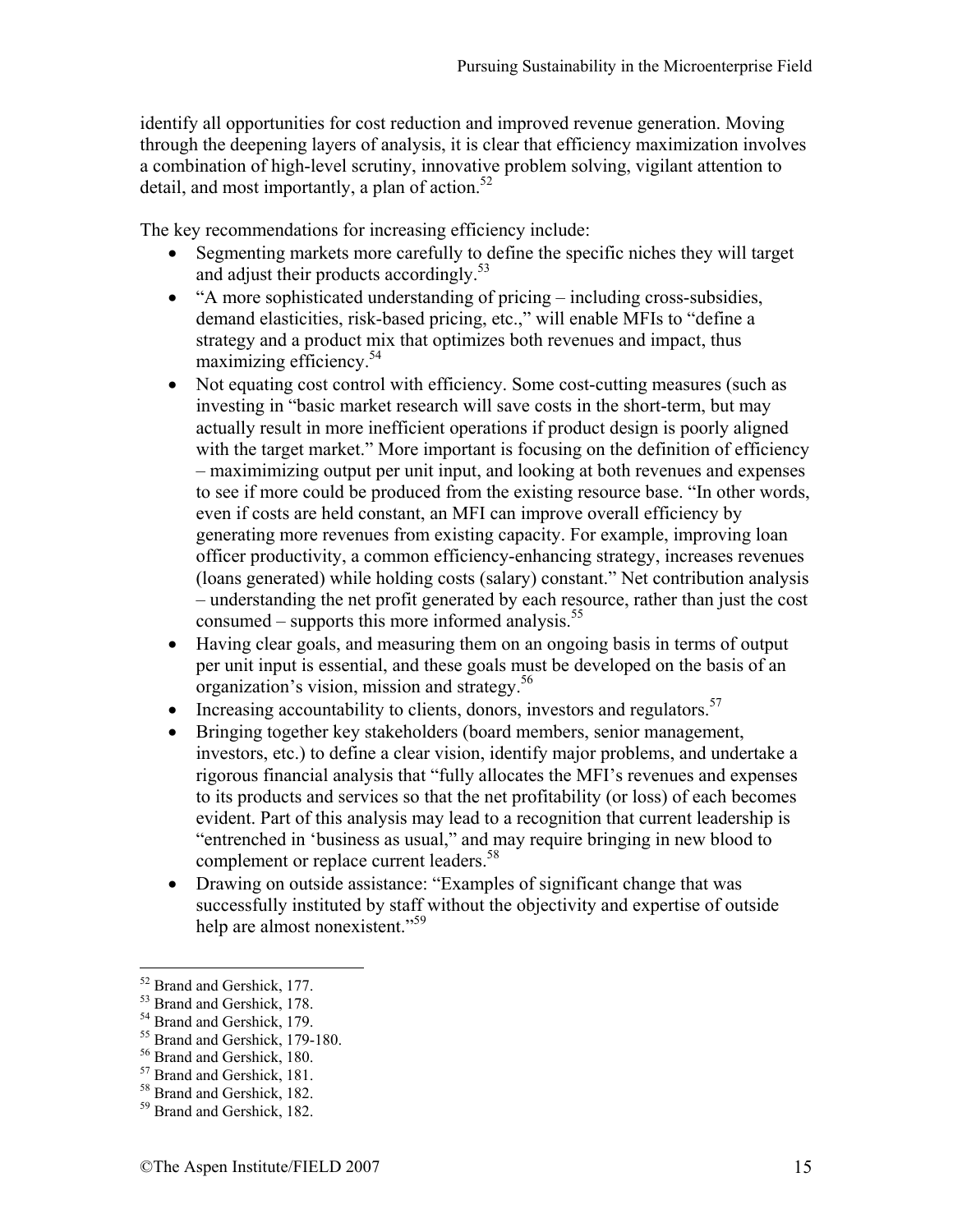- Having "bold decision makers" in charge of the re-engineering process who are willing to make hard decisions for the good of the institution: "effective change efforts require hard decisions about who to keep, who to bring in, who to redeploy or let go – a painful disruptive process that is critical to creating a culture that will institutionalize efficiency."60
- Focusing on results: quantify, measure and track all goals. $61$

## **Effective Fund-raising**

Although earned-income strategies offer the potential to reduce a nonprofit's reliance on grant funding, the reality is that for most nonprofits, sustainability will require ongoing success in raising the grant dollars upon which they have always relied. As Clara Miller of the Nonprofit Finance Fund notes:

"Nonprofits exist to take on causes that for one reason or another are not commercially viable (their missions are the reason they stay in a commercially non-viable business). Among such businesses are discovering a vaccine for AIDS, creating an accessible dance notation system, providing health care to indigent World War II veterans, or helping workers whose small business markets disappeared after 9/11 rebuild, to name a tiny few. This requires much financial discipline, but the notion that most nonprofits can grow themselves out of contributions is largely unrealistic. (Harvard University, a leading nonprofit, hasn't done it in over 300 years.) Planning by givers and recipients should acknowledge this and not create unrealistic expectations for profitability or achieving scale, and therefore profitability.<sup>62</sup>

Thus, in seeking to achieve greater sustainability, microenterprise programs and their funders must understand the following:

#### *Achieving sustainability will require that organizations build a strong "subsidy*

**business.**"<sup>63</sup> Microenterprise organizations exist to further their mission of bringing enterprise opportunities and support to individuals who lack access to critical resources. They engage in a range of business models in pursuit of that goal: providing business development services, making loans and providing access to savings products, providing membership and market-access services, and so forth. Miller also argues that nonprofits that seek to sustain themselves and to grow must also build capacity and invest resources to developing their "subsidy business" – the work that they engage in to "make up the difference between the price it can get for mission-related services and what the services really cost to deliver. Subsidy businesses, which raise the funds required to continue and expand operations, include: fund-raising, dinner dances, special events, bingo, capital

http://www.nonprofitquarterly.org/section/704.html%3E.Omidyar; Internet.

<sup>1</sup> 60 Brand and Gershick, 183.

<sup>&</sup>lt;sup>61</sup> Brand and Gershick, 184.

<sup>62</sup> Clara Miller, "Gift Horse or Trojan Horse? A Thorough Physical is Critical," *Nonprofit Quarterly* 11, no.

<sup>2 (</sup>Summer 2004); available from http://www.nonprofitquarterly.org/section/515.html; Internet.<br><sup>63</sup> Clara Miller, "The Looking Glass World of Nonprofit Money: Managing in For-Profits' Shadow

Universe," *Nonprofit Quarterly* 12, no.1 (Spring 2005); available from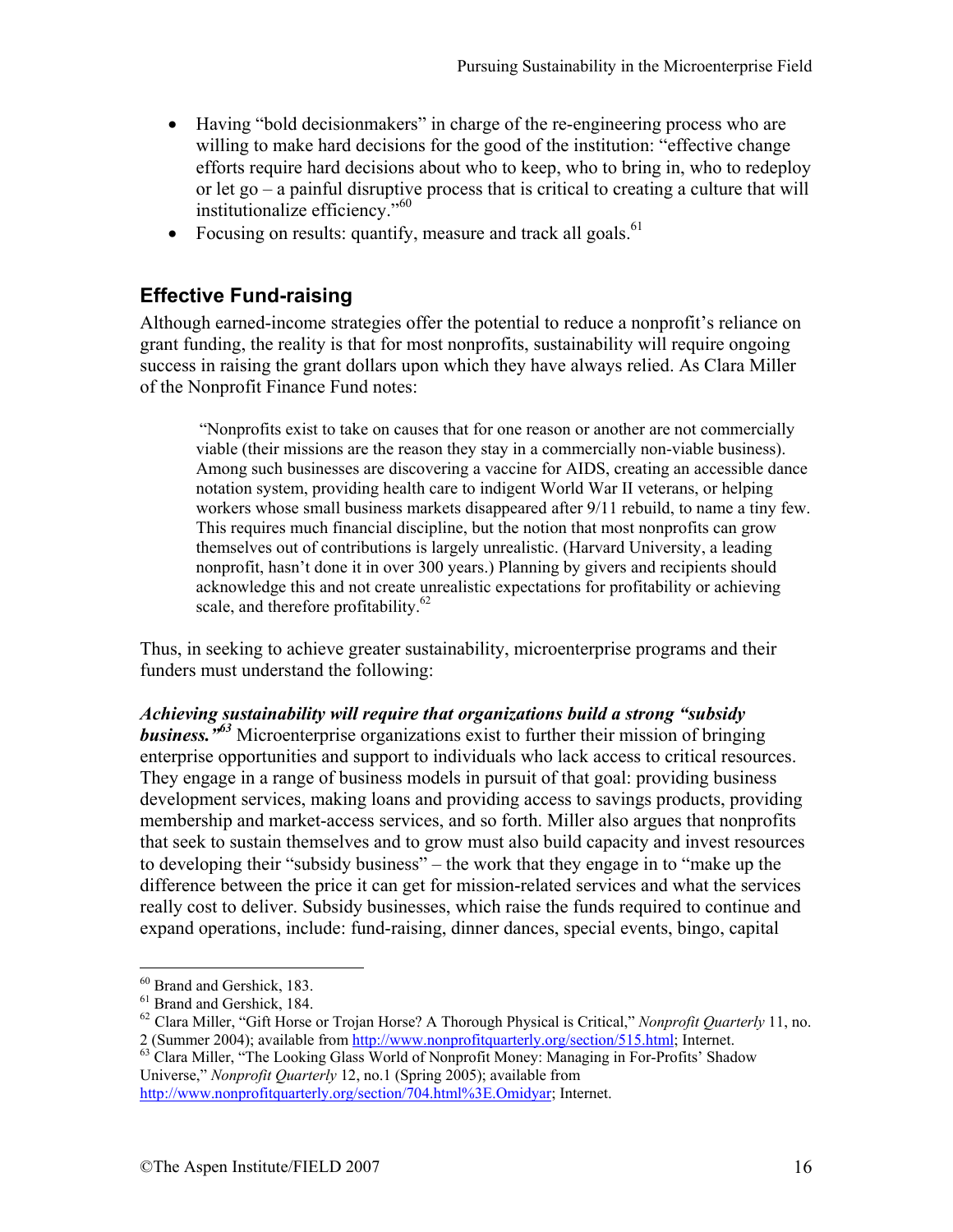campaigns, for-profit related and unrelated businesses (e.g., bookstores, gift shops, parking lots), donated services, wine and cheese parties, endowment management, and any number of creative fundraising ideas long a staple of the sector. $64$ 

*Microenterprise programs must understand and respond to changing trends in philanthropy.* Two trends in particular seem relevant. The first is the now fairly wellestablished movement toward "venture philanthropy." This form of philanthropy has been driven by successful entrepreneurs – many in technology-related industries – that are entering the world of philanthropy. According to Peter Frumkin, venture philanthropists are driven by the desire to reach scale, and are frustrated by the limited scale achieved through traditional philanthropy. Frumkin describes venture philanthropy as a three-legged stool. The three legs are: (1) large of blocks of capital delivered over an extended period of time to build the capacity of nonprofits; (2) management consulting to build nonprofit strategy and capacity (sometimes occurring through "consultative engagement" with the donor, who typically has a for-profit business background), and (3) performance measurement, typically focused on measuring social return on investment  $(SROI)$ <sup>65</sup> Some venture philanthropists are showing interest in the international microfinance field, given its record of growth and self-sufficiency, and some U.S. microenterprise programs are hoping to capitalize on that interest. For organizations pursuing such donors, however, it is important to recognize that venture philanthropists do have a very different approach and set of expectations than traditional philanthropists.

The second and perhaps more important trend is the role and growing importance of individuals as a source of philanthropic funding. According to the American Association of Fund-Raising Counsel, individuals accounted for more than \$183 billion in donations in 2002, compared to just under \$27 billion for foundations and \$12 billion for corporations. While a large portion of individual giving  $-35$  percent – went to religious organizations, just under \$100 billion went to other types of nonprofit organizations.<sup>66</sup> Interestingly for microenterprise organizations, 80 percent of all giving comes from households with annual incomes of \$50,000 or less.<sup>67</sup> This indicates that, as some microenterprise organizations have found, program clients may be very willing to give in support of the organizations that have provided them with services and support. Some microenterprise programs have targeted individual donors as a key element of their funding strategy. For example, Women's Initiative, located in the San Francisco Bay Area, built an entirely new fund-raising base over a three-year period by focusing on

<sup>&</sup>lt;sup>64</sup> Clara Miller, "Gift Horse or Trojan Horse? A Thorough Physical is Critical," *Nonprofit Quarterly* 11, no.<br>2 (Summer 2004); available from http://www.nonprofitguarterly.org/section/515.html; Internet.

<sup>&</sup>lt;sup>65</sup> Peter Frumkin, *Inside Venture Philanthropy* (Washington, D.C.: New America Foundation, January 1, 2002); available from http://www.newamerica.net/publications/articles/2001/inside\_venture\_philanthropy; Internet.

<sup>&</sup>lt;sup>66</sup> *Giving USA: Annual Report on Philanthropy* (Indianapolis: AAFRC Trust for Philanthropy, 2003), 62.<br><sup>67</sup> Russell Roybal, director of Movement Building, Gay and Lesbian Task Force, "Ask! People for Money

Face-to-Face." Presentation to the Ms. Foundation's Collaborative Fund for Women's Economic Development, 7 March 2007.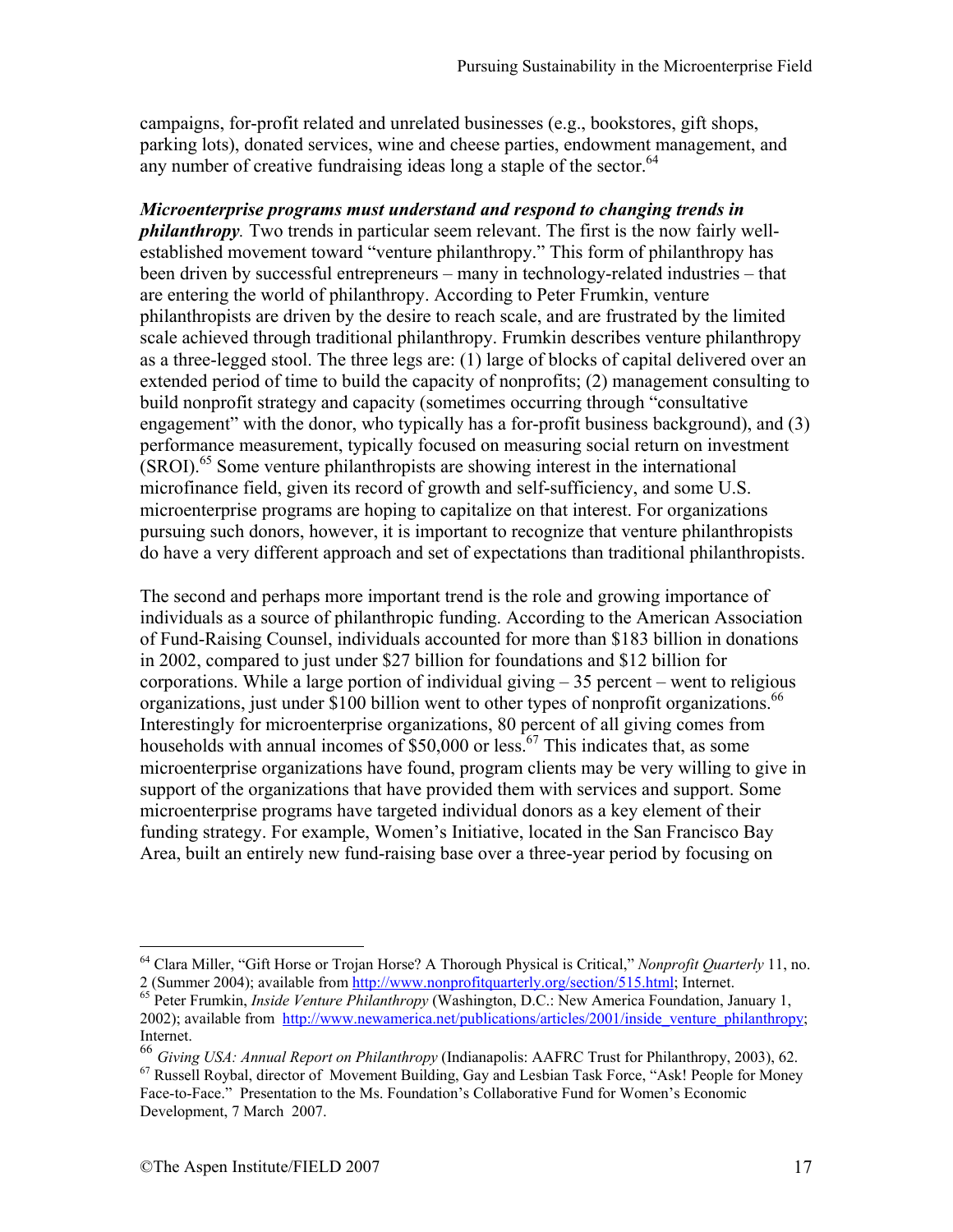individual investors. During that time it brought in more than \$1.5 million in new funding. $68$ 

*Documenting and communicating about program outcomes and the "return on investment" are central to effective fund-raising.* Successful fund-raising – from all sources – is built on relationships and results. For individual donors, who want to see and touch the outcomes of their giving, the stories of and contacts with individual entrepreneurs who are served by a microenterprise program may be the most important means of demonstrating outcomes. Institutional donors – be they public agencies, corporations or foundations, traditional or venture philanthropists – often want to see data on outcomes that goes beyond individual success stories. As FIELD documented in its publication, *Opening Opportunities, Building Ownership: Fulfilling the Promise of Microenterprise in the United States,* a range of studies have looked at the outcomes of microenterprise programs – some focused on a single program; others looking across a range of organizations.<sup>69</sup> Yet continuing work is needed, both to grow and update the type of outcomes information that is available, as well as to conduct the types of rigorous evaluation that can demonstrate the causal link between the services provided by microenterprise programs and the outcomes experienced by entrepreneurs.<sup>70</sup>

## **Appropriate Capitalization**

As the above discussion notes, building sustainability requires a hard look at both the income and expense sides of the organization's income statement. However, the literature indicates that focusing on the income statement is not enough; it is also critical to understand and manage the organization's balance sheet as well.

#### *Capital structure plays a critical role in the sustainability of an organization.*

Clara Miller of the Nonprofit Finance Fund argues that for nonprofits, achieving sustainability requires the proper balance between three critical elements of mission, organizational capacity and capital.<sup>71</sup> These three elements are parts of a triangle that form the underpinning of a healthy organization. Moreover, growth within an organization requires changes in all three elements. Often, however, organizations experience a change in one area – for example, the receipt of a new grant that affects their capital structure and perhaps mission – without fully understanding or planning for the changes that will be required in the other core elements (such as organizational capacity).

Miller notes that an organization's capital structure (defined as the distribution, nature and magnitude of an organization's assets, liabilities and net assets) "is a prime

 $\overline{a}$ 

www.nonprofitfinancefund.org/docs/Linking\_MissionWebVersion.pdf; Internet.

<sup>68</sup> Julie Abrams, Women's Initiative for Self Employment, "Raising the Bar: Winning Fundraising Strategies." PowerPoint presentation at the AEO Annual Conference and Membership Meeting, 17 May 2006, Atlanta, Ga..

<sup>69</sup> Elaine L. Edgcomb and Joyce A. Klein, *Opening Opportunities, Building Ownership: Fulfilling the Promise of Microenterprise in the United States* (Washington, D.C.: The Aspen Institute/FIELD, February 2005), 56-57.

 $^{70}$  Edgcomb and Klein, 102.

<sup>&</sup>lt;sup>71</sup> Clara Miller, "Linking Money and Mission: An Introduction to Nonprofit Capitalization" (New York: Nonprofit Finance Fund, 2001); available from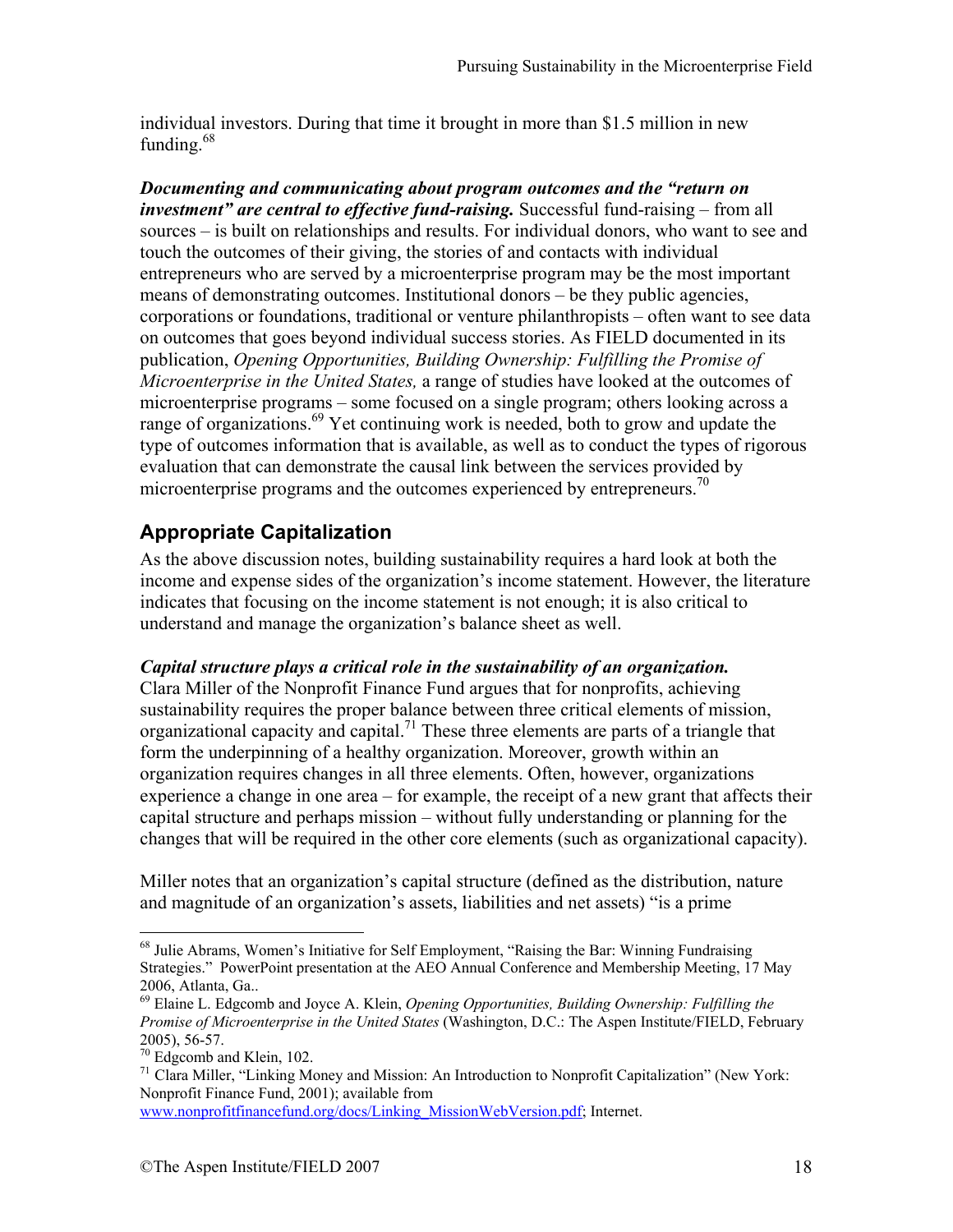determinant" of its capacity to take on program risk.<sup>72</sup> Miller identifies four key principles to understanding nonprofit capital structure:

- Capital structure exists in even the smallest nonprofits; ignoring it puts an organization at risk.
- Capital structure always has an impact on mission and program, and on organizational capacity.
- Capital structure is linked directly to a nonprofit's underlying business, which is distinct from, though clearly related to, its program.
- Healthy capital structures are difficult to maintain in nonprofits because there often are restrictions on nonprofit assets; this creates a "super-illiquidity," or lack of financial flexibility, that makes it difficult to keep the "business" aspects of nonprofits functioning well.<sup>73</sup>

To properly support sustainability and growth, Miller suggests that nonprofits engage in a strategic planning process that seeks to analyze its business (or businesses) and build an appropriate and supportive capital structure (she terms this approach "comprehensive capitalization"). $^{74}$ 

Similarly, the acquisition of assets that are often seen as supporting sustainability (owning a building, building an endowment) can actually undermine an organization's financial health if they are not properly capitalized and planned for. This is because those assets are often illiquid and create expenses – for building maintenance, additional programming, or enhanced fund-raising capacity – that will create a drain on the organization's available cash, and can therefore make it increasingly vulnerable to downturns in fund-raising success or revenue generation.

Miller also suggests a set of principles that donors can follow to improve their grantmaking to nonprofits. These are:

- Focus on the core business. Understand that you are funding an underlying business that supports, but is distinct from, program. The capital needs of this business will change over time, and funders should design financial investments that support the business over time.
- Be sensitive to transitional stages (growth, start-up, turnaround, merger). When nonprofits grow, they almost always require growth in fixed overhead costs. Organizational capacity is often built in leaps, and organizations in periods of growth are made particularly vulnerable by grants that are not supportive of the core business.
- Restrictions. The stronger the restrictions on a grant, or the greater the fixity of assets acquired with a grant, the higher the risk to the organization. Any restricted grant creates expenses for the grantee.

 $\overline{a}$  $72$  Miller, "Linking Mission and Money," 4.

<sup>73</sup> Clara Miller, "Hidden in Plain Sight: Understanding Nonprofit Capital Structure," *Nonprofit Quarterly*  (Spring 2003): 1-8.

Miller, "Linking Money and Mission," 5.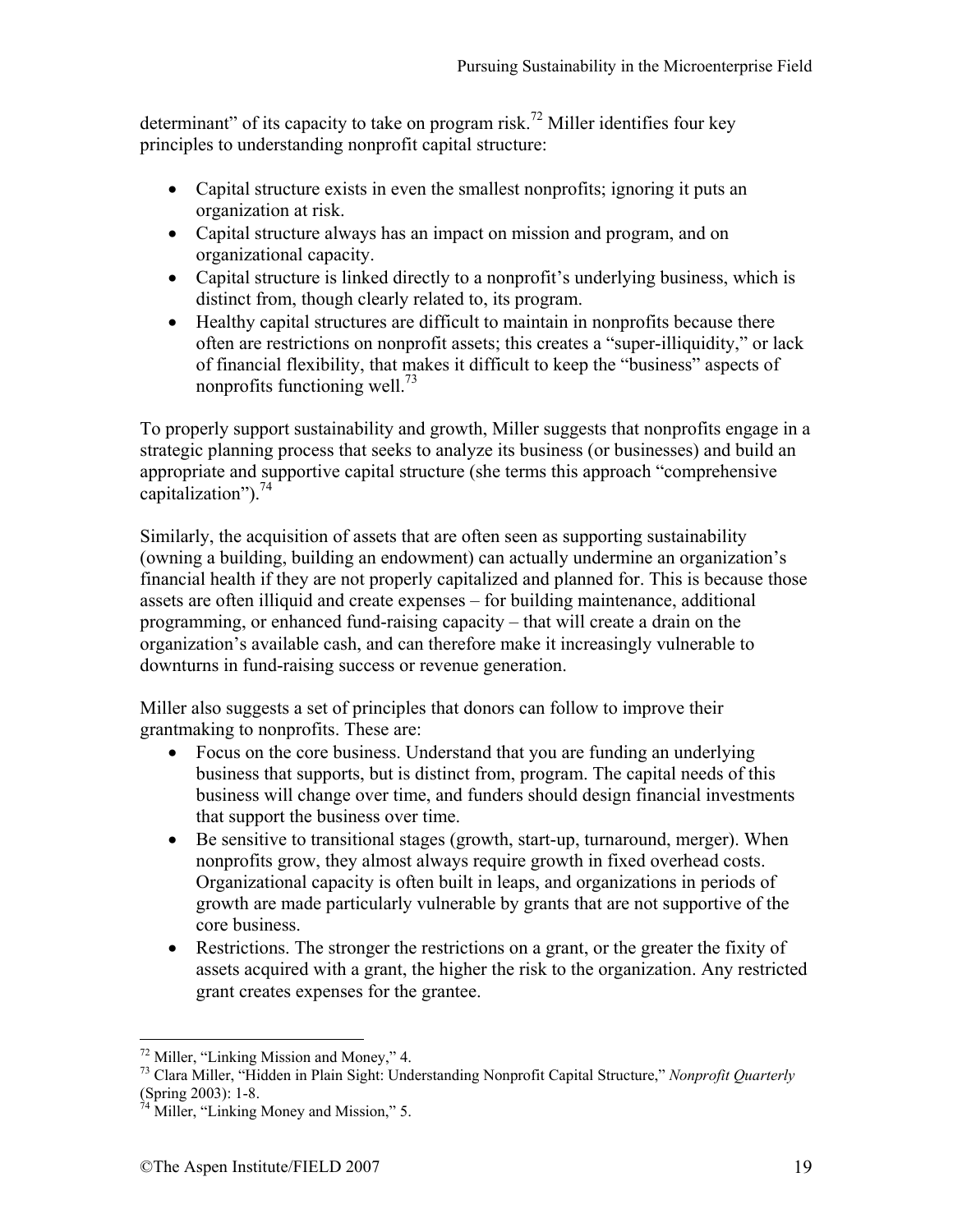• Consider the whole organization. An organization is a system; changing one part of the system changes all of the others, and funding only one part creates a draw on all of the others.75

*Endowments can support longevity, but planning is critical to success.* Endowments are one tool that nonprofits use to increase their sustainability. Endowments are gifts of "funds or property donated to an institution, individual or group as a source of income.76 Yet according to experts, endowments are not for every nonprofit, and there are a series of steps that organizations should take to adequately plan, prepare for, and build a successful endowment program.

According to Mark Hager, these critical steps include: $^{77}$ 

- Building a rainy day fund. Organizations should have six months of emergency funds saved separate from any endowment the organization might start. These rainy day funds are necessary for the organization's financial health.<sup>78</sup>
- Understand the reasons that donors provide endowments. Donors can be encouraged to give to endowments for two psychological reasons, "to experience the glow of perpetuity" (i.e., knowing that money given will support an organization after the donor is gone), and to put an "elite's" mark on a non-profit – possibly to transfer the status the donor has to a future generation through naming rights, etc. $79$
- Recognize the downsides to endowments. The most common complaint is that "endowments shortchange today's charity for an unknown future.<sup>780</sup> In other words, rather than being used to fund future activities, the money could be better spent addressing programmatic needs today. The second complaint is that money is more powerful now, because as time passes the value of money erodes with inflation.
- Realize that creating, building and managing an endowment takes management attention. The organization must commit the resources needed or the endowment will be unsuccessful. $81$
- Recognize the challenge that restrictions can bring. According to Hager, "permanently restricted" is a troubling phrase for non-profits that need to stay flexible in a changing environment. An organization can wind up "endowmentrich" but "cash-poor with big assets but not enough additional money to run its programs."82 Clara Miller makes a similar point when she notes that endowments create a change in capital structure, and that any change in that structure – "even

1

<sup>75</sup> Clara Miller, "Hidden in Plain Sight," 4.

<sup>&</sup>lt;sup>76</sup> *The Free Dictionary* [dictionary on-line]; available from http://www.thefreedictionary.com/endowment; Internet.

<sup>77</sup> Mark Hager, "Should Your Nonprofit Build an Endowment?" *Nonprofit Quarterly* 13, no. 2 (Summer 2006): 57-60.

<sup>78</sup> Hager, 57.

<sup>79</sup> Hager, 58.

<sup>80</sup> Hager, 58.

<sup>81</sup> Hager, 59.

<sup>82</sup> Hager, 59.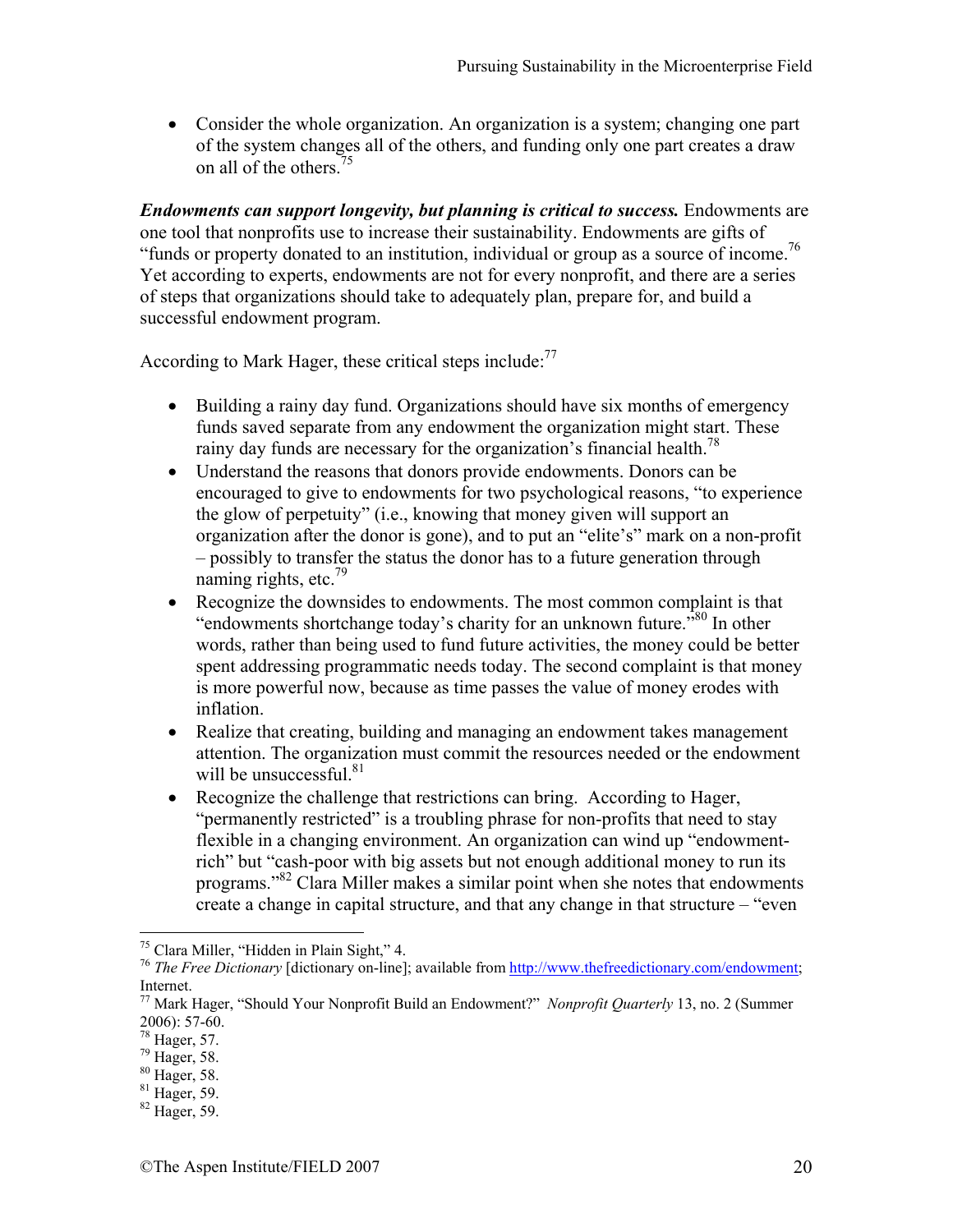the addition of thrillingly large amounts of capital in the form of endowment" – requires an adjustment in organizational capacity, capital structure and program as well. As she notes, "the adverse effects can be avoided by careful planning and structuring of the award. This notion that money and investment create expenses is counterintuitive for most people."<sup>83</sup>

• Realize that endowments may turn off some donors, who feel that the organization doesn't need donations because of their significant endowment.<sup>84</sup>

## **Managing Leadership Transitions**

*Effective leadership transitions can aid sustainability while unplanned transitions or failed transitions can have a disastrous effect on an organization.* Leadership transitions can be a key way for organizations to strengthen operations, improve capacity and change directions.<sup>85</sup> However, transitions are challenging by nature, especially if the transition is away from the founding director of the organization. There are great opportunities to improve an organization during a transition. However, a failed transition can substantially weaken an organization's sustainability. For example, other staff and board members may leave, donors may withdraw, or at least take a "wait and see" approach, which can deprive the program of necessary funding or opportunities for program growth. Finally, the program may incur substantial direct costs to locate a replacement.

Organizations can take specific steps to effectively plan for and manage a smooth transition. For example, preparing an emergency succession plan pulls key information together into one document in the event that an executive director has to take an emergency leave of absence. The Center for Nonprofit Advancement<sup>86</sup> offers an emergency succession plan template that can be downloaded and used to gather tax, personnel, financial, legal and facilities information together to aid an interim director.

Organizations involved in a leadership transition can maximize a transition by taking full advantage of the interim period, addressing key issues affecting the organization and developing a search plan that devotes adequate time to all three transition phases: getting ready for the search, recruitment and post-hiring.

## *Conclusion*

This review of the literature leads to several conclusions:

• Building and sustaining a healthy organization is a balancing act. Managers must pay attention to issues of mission (and program), organizational capacity and capital

<sup>&</sup>lt;sup>83</sup> Miller, "Linking Mission and Money," 4.

 $84$  Hager, 60.

<sup>85</sup> TransitionGuides, *Guide to Executive Transitions* (Silver Spring, MD: TransitionGuides, accessed 2 February 2007); available from http://www.transitionguides.com/overview/intro.htm; Internet. 86 Center for Nonprofit Advancement, *Emergency Succession Plan Template* (Washington, D.C.: Center for

Nonprofit Advancement, accessed 2 February 2007); available from

http://www.nonprofitadvancement.org/newsletter1852/newsletter\_show.htm?doc\_id=369069; Internet.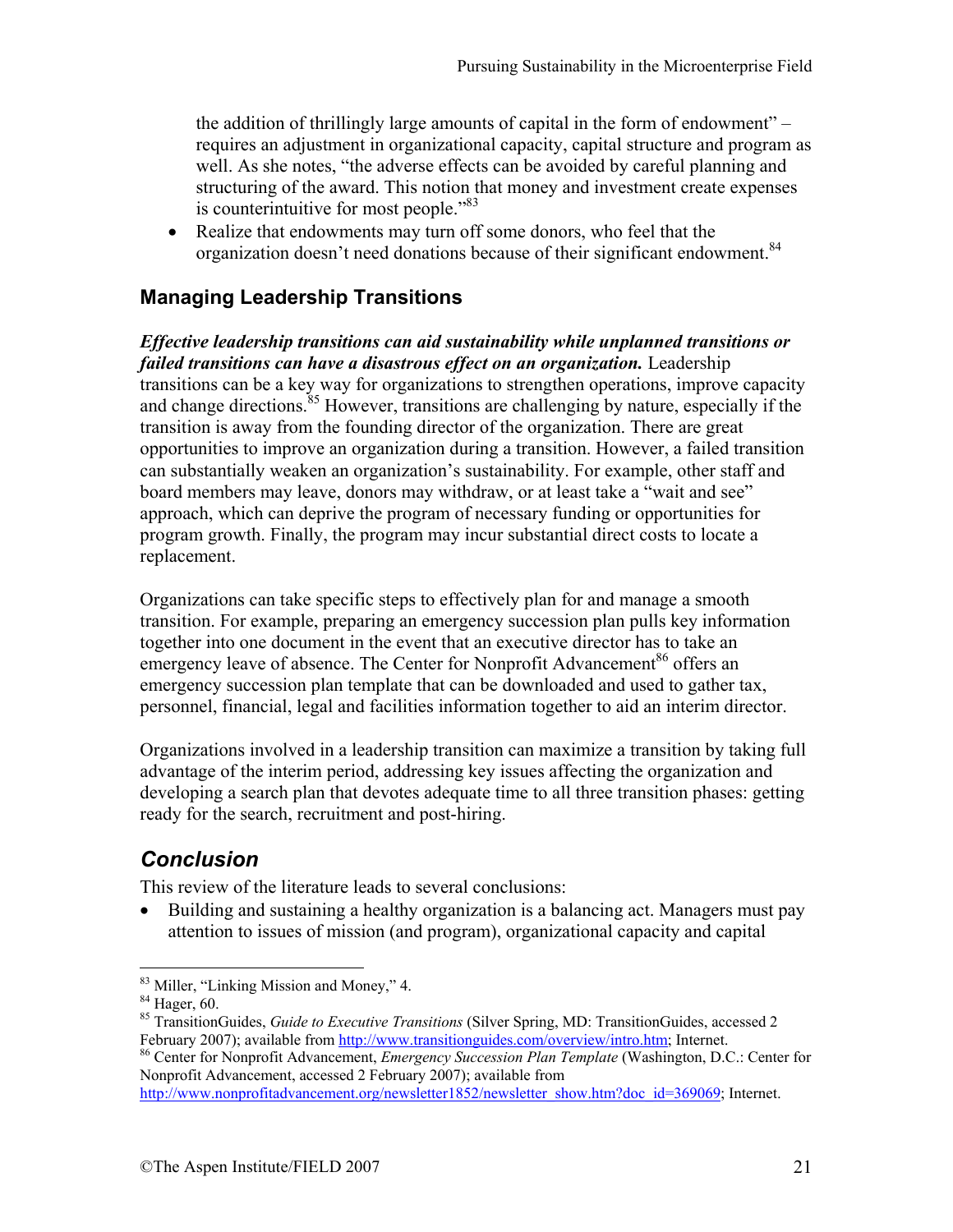structure. Especially when mission and program outpace the institution's capital structure, an organization can find itself in a critical situation. Understanding how the characteristics of specific funding impact the larger institution is critical to maintaining an organization on an even keel.

- Even if an organization cannot achieve total self-sufficiency, earned revenue produces a range of benefits, and the core business of microenterprise organizations lends itself to generating revenues through interest and fees. As the social enterprise movement has encouraged nonprofits across the U.S. to see business creation as a strategy both for mission and sustainability, it is well for microenterprise organizations to recognize that their core business is a social enterprise that can support both aims.
- At the same time, the data suggests that most programs under-price their products and services, and confront a series of issues with respect to determining the right prices, some of which are technical, but most of which have to do with mission issues.
- Experience to date suggests that the prospects for profitability of social enterprises may be limited, at least in the current state of practice. What this suggests is that it is better for organizations to look at this strategy less as an add-on to drive revenue to cover the organization's core operations, and more as an alternative mission-focused strategy designed to produce direct benefits to clients in a way that may be more sustainable than other methods.
- Improving efficiency can be another route to improving sustainability, but to achieve these efficiencies requires focused attention on the part of managers and the application of specific processes – re-engineering, using technology, applying measurement tools – to achieve real gains.
- Regardless of success in social enterprises, most organizations will need to continue fund-raising for at least part of their budget, and it's important that both managers and funders recognize this "subsidy business" as the substantial work that it is. Managers need to think strategically about the types of funding they request, and be aware of key trends in the marketplace, as well as how different types of funding affect the organization's overall capital structure.
- Finally, through their funding, funders can enhance or diminish an organization's sustainability. Funding that supports the overall organization, and provides financial investments that assist its development over time, will provide the greatest benefit. Being aware that funding one element or program of an organization can create a drain on other elements of the institution is also critical, and the greater the restrictions on the use of a grant, the more challenging it is for an institution. Funders that are flexible and attuned to capacity needs of an organization in a growth or other transitional stage, will provide the greatest benefit to their grantees and lead to the type of sustainable organizations that funders want to see.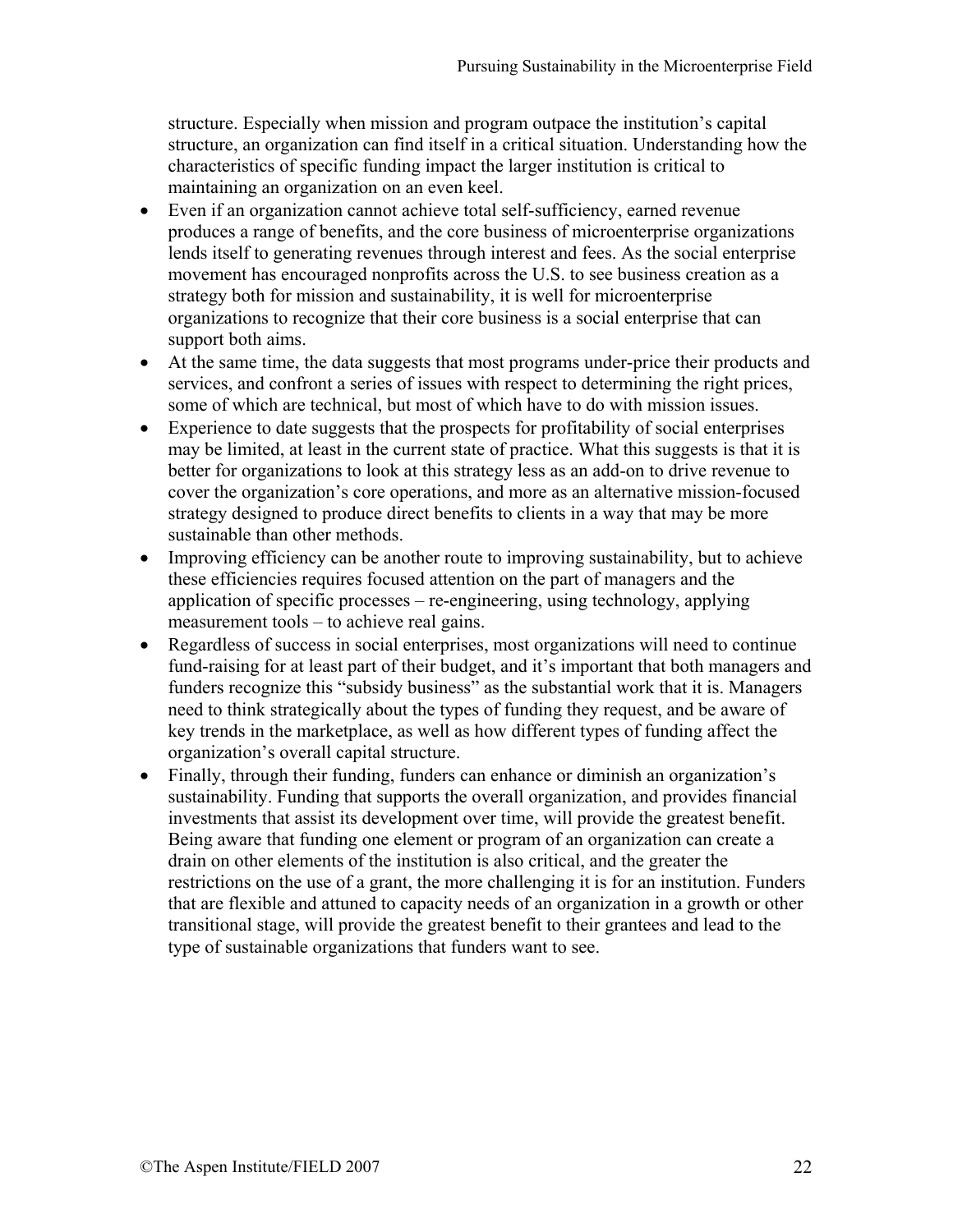## **Works Cited**

Abrams, Julie. "Raising the Bar: Winning Fundraising Strategies." Women's Initiative for Self Employment, PowerPoint presentation at the AEO Annual Conference and Membership Meeting, 17 May 2006, Atlanta, Ga.

The Aspen Institute. *Enhancing Employment Opportunities for Women: 2003 findings from the third round of the Collaborative Fund for Women's Economic Development.* Washington, D.C.: The Aspen Institute/FIELD, 2004.

Barrera, Marisa, Andrea Berger, Joyce Klein and Livingston Parsons. *Credit Scoring for Microenterprise Lenders.* Washington, D.C.: The Aspen Institute/FIELD, January 2007.

Black, Jerry. *Enhancing Employment for Low-Income Women: Lessons learned from the third round of the Collaborative Fund for Women's Economic Development.* Washington, D.C.: The Aspen Institute/FIELD, August 2004.

Boschee, Jerr, and Jim McClurg. "Toward a Better Understanding of Social Entrepreneurship: Some Important Distinctions" [article on-line]. 2003, accessed 1 February 2007; available from http://www.se-alliance.org/better\_understanding.pdf; Internet.

Brand, Monica. "More Bang for the Buck." *The Microbanking Bulletin: Focus on Efficiency* Issue 4 (February 2000): 13.

Brand, Monica, and Julie Gerschick. *Maximizing Efficiency: The Path to Enhanced Outreach and Sustainability*. Washington, D.C.: ACCION International, Monograph Series Number 12 (September 2000).

Center for Nonprofit Advancement. *Emergency Succession Plan Template.* Washington, D.C.: Center for Nonprofit Advancement, accessed 2 February 2007; available from http://www.nonprofitadvancement.org/newsletter1852/newsletter\_show.htm?doc\_id=369 069; Internet.

Community Wealth Ventures, Inc. and IFA Educational Foundation. *Nonprofit-Owned Franchises: A Strategic Business Approach*. Community Wealth Ventures, Inc. and IFA Educational Foundation, March 2004.

Cracknell, David, Henry Sempangi and Graham A. N. Wright. "Costing and Pricing of Financial Services: A Toolkit." Nairobi: MicroSave, 2004.

Cracknell, David and Hermann Messan. *The Art and Science of Pricing Financial Services*. Nairobi: MicroSave, 2006.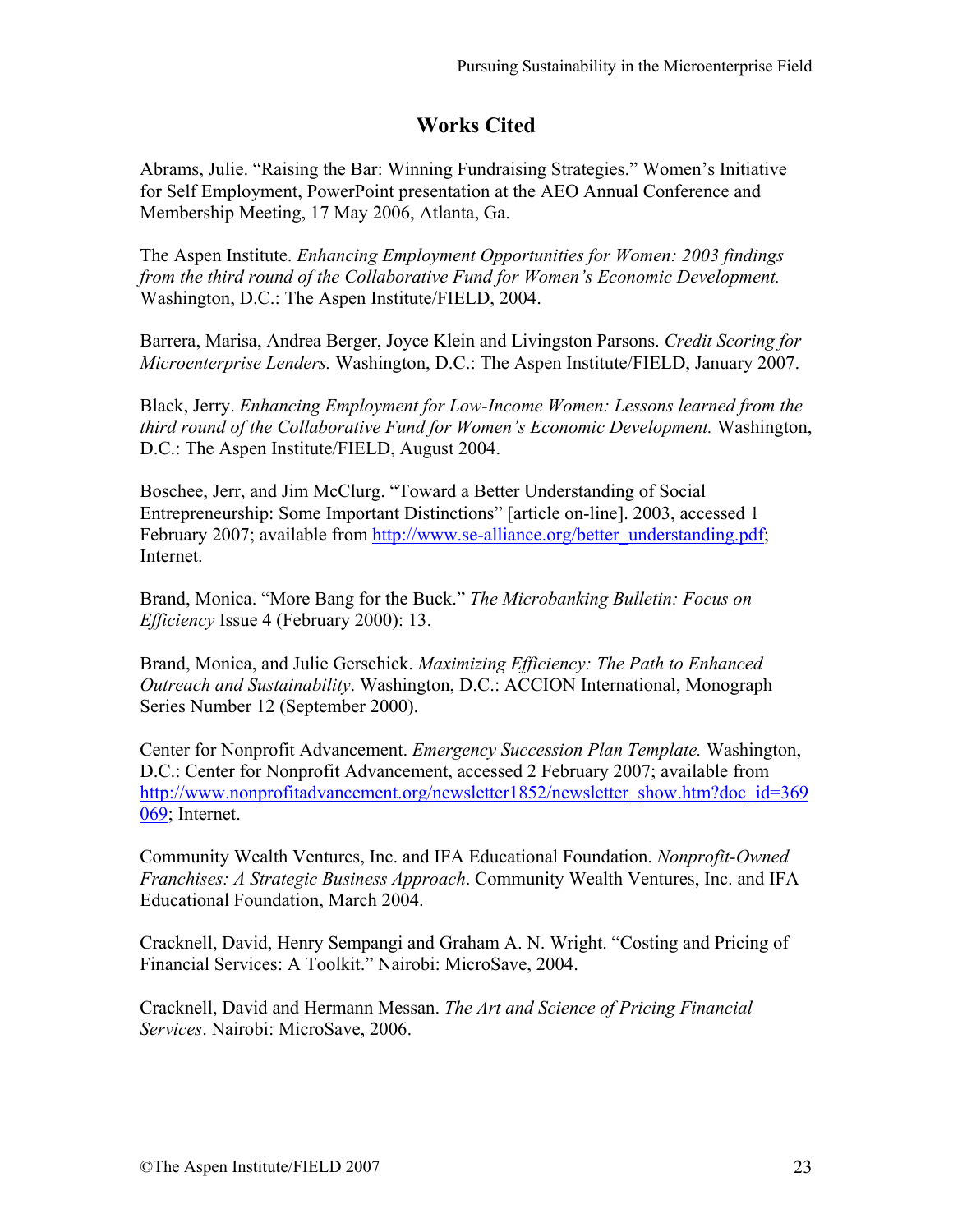Edgcomb, Elaine L. and Joyce A. Klein. *Opening Opportunities, Building Ownership: Fulfilling the Promise of Microenterprise in the United States.* Washington, D.C.: The Aspen Institute/FIELD, February 2005.

Eikenberry, Angela M. and Jodie Drapal Klover. "The Marketization of the Nonprofit Sector: Civil Society at Risk? *Public Administration Review* vol. 64 (2) (March/April 2004): 132-140.

Else, John. "Striving for Scale and Sustainability in Microenterprise Development Programs." *Journal of Microfinance* 4, no. 1 (Spring 2002): 65-80.

Emerson, Jed, and Fay Twersky, eds. *New Social Entrepreneurs: The Success, Challenges and Lessons of Non-Profit Enterprise Creation*. San Francisco: Roberts Foundation, September 1996.

Emerson, Jed, George R. Roberts, and Melinda Tuan. *Social Purpose Enterprises and Venture Philanthropy in the New Millennium.* San Francisco: The Roberts Enterprise Development Fund, 1999.

Farrington, Todd. "Efficiency in Microfinance Institutions." *The Microbanking Bulletin: Focus on Efficiency* Issue 4 (February 2000): 18-19.

Foster, William, and Jeffrey L. Bradach. "Should Nonprofits Seek Profits?" *Harvard Business Review* (February 2005): 3-4.

Frumkin, Peter. *Inside Venture Philanthropy.* Washington, D.C.: New America Foundation, January 1, 2002; available from http://www.newamerica.net/publications/articles/2001/inside venture philanthropy; Internet.

*Giving USA: Annual Report on Philanthropy*. Indianapolis: AAFRC Trust for Philanthropy, 2003.

Grossman, Patty, Ellen Chen and Paige Chapel. "Findings and Recommendations: Supply-Side Scan of Microenterprise Financing." Washington, D.C.: The Aspen Institute/FIELD, October 2005.

Guo, Baorong. "Charity for Profit? Exploring Factors Associated with the Commercialization of Human Service Nonprofits." *Nonprofit and Voluntary Sector Quarterly* 35 (March 2006): 123-138.

Guzman, Diego. "Financially Viable Training for Entrepreneurs: The Business Model of ACCION ABCs of Business." *Insight* no. 20 (September 2006).

Hager, Mark. "Should your Nonprofit Build and Endowment?" *Nonprofit Quarterly* 13, no. 2 (Summer 2006): 57-60.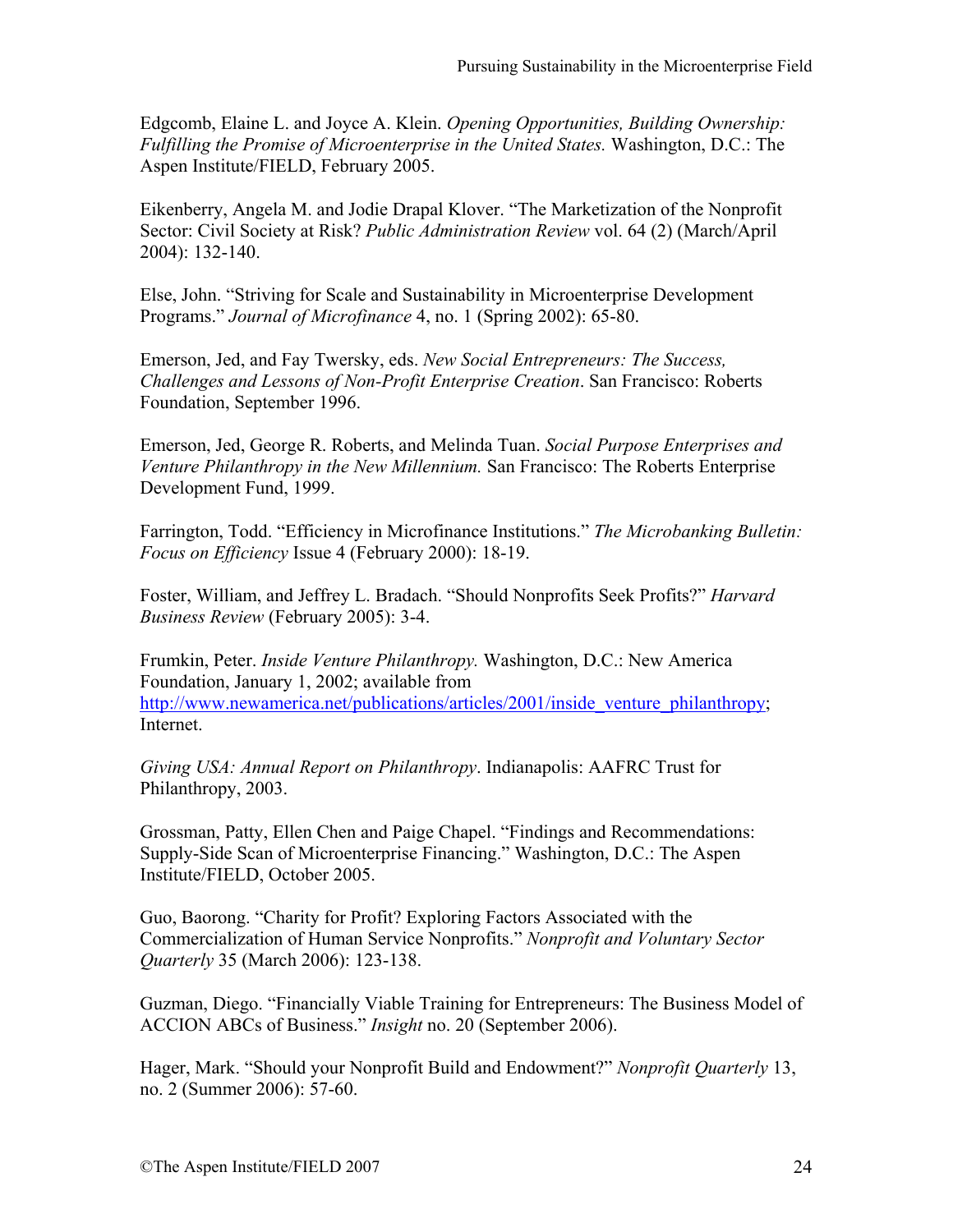Massarsky, Cynthia W., and Samantha L. Beinhacker. *Enterprising Nonprofits: Revenue Generation in the Nonprofit Sector*. Englewood Cliffs, N.J.: Yale School of Management and The Goldman Sachs Foundation Partnership on Nonprofit Ventures, May 2002.

Miller, Clara. "Hidden in Plain Sight: Understanding Nonprofit Capital Structure." *Nonprofit Quarterly* (Spring 2003): 1-8.

Miller, Clara. "Linking Money and Mission: An Introduction to Nonprofit Capitalization." New York: Nonprofit Finance Fund, 2001; available from www.nonprofitfinancefund.org/docs/Linking\_MissionWebVersion.pdf; Internet.

Miller, Clara. "The Looking Glass World of Nonprofit Money: Managing in For-Profits' Shadow Universe." *Nonprofit Quarterly* 12, no. 1 (Spring 2005); available from http://www.nonprofitquarterly.org/section/704.html%3E.Omidyar; Internet.

Miller, Clara. "Gift Horse or Trojan Horse? A Thorough Physical is Critical" *Nonprofit Quarterly* 11, no. 2 (Summer 2004); available from http://www.nonprofitquarterly.org/section/515.html; Internet.

Pollinger, J. Jordan, John Outhwaite and Hector Cordero-Guzman. "The Question of Sustainability for Microfinance Institutions." *Journal of Small Business Management* 45 no. 1 (2007): 23-41.

Ratliff, Gregory A. and Kirsten S. Moy. "New Pathways to Scale for Community Development Finance." *Profitwise News and Views* (December 2004).

Richardson, David C. "Unorthodox Microfinance: The Seven Doctrines of Success." *The Microbanking Bulletin: Focus on Efficiency* Issue 4 (February 2000): 5-6.

Roybal, Russell. "Ask! People for Money Face-to-Face." Presentation to the Ms. Foundation's Collaborative Fund for Women's Economic Development, 7 March 2007.

Schorr, Jim. "Social Enterprise 2.0: Moving Toward a Sustainable Model." *Stanford Social Innovation Review* (Summer 2006): 12-13.

Siino, Rosanne. "Marketing: Cashing In." *Stanford Social Innovation Review* (Winter 2004): 13-14.

Szalavitz, Maia. "In Your Face: The Social Enterprise that Beat City Hall." *Stanford Social Innovation Review* (Summer 2005): 46-48.

Thake, Stephen. "Sustainable Futures: Investing in Community-Based Organisations." London: London Metropolitan University, October 25, 2004; available from http://www.neweconomics.org/tex/z\_sys\_publicationdetail.aspx?pid=198; Internet.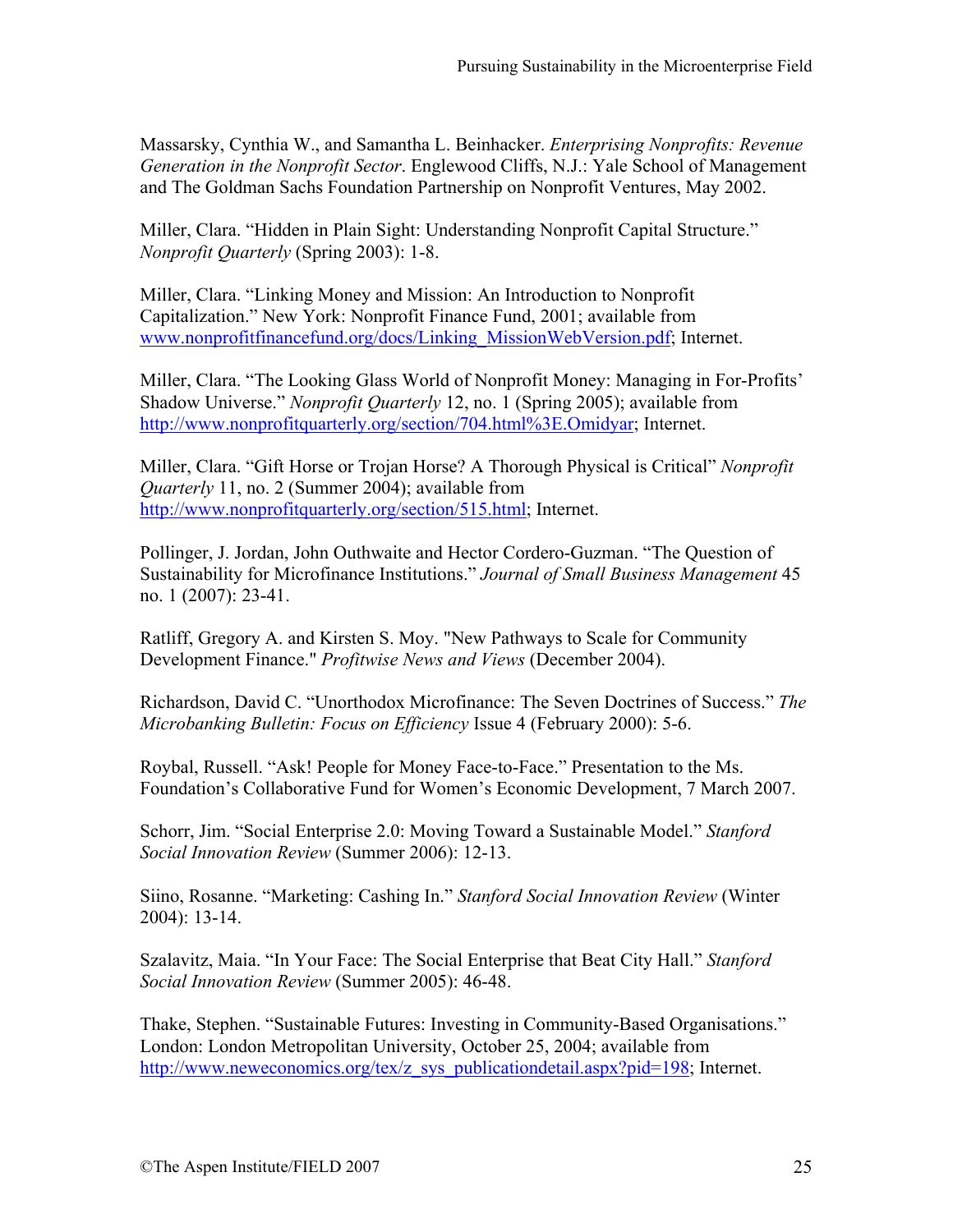TransitionGuides. *Guide to Executive Transitions.* Silver Spring, Md.:TransitionGuides, accessed 2 February 2007; available from http://www.transitionguides.com/overview/intro.htm; Internet.

Unzueta, Miguel. "Profitable Non-Profits." *Stanford Social Innovation Review* (Summer 2004): 12.

Weisbrod, Burton A. "The Pitfalls of Profits." *Stanford Social Innovation Review* (Winter 2004): 40-47.

Yetman, Michelle H. and Robert J. Yetman. "The Effects of Non-profits Taxable Activities on the Supply of Private Donations." *National Tax Journal* LVI, no 1, part 2 (March 2003): 243-258.

## Other Resources

Birnbaum, Elisa. *Adventures in social enterprise: Attaining sustainability and selfreliance through business* [article on-line]. June 20, 2005, accessed 1 February, 2007; available from http://www.charityvillage.com/cv/archive/acov/acov05/acov0519.html; Internet.

Boschee, Jerr*. Migrating from Innovation to Entrepreneurship: How Nonprofits Are Moving Toward Sustainability and Self-Sufficiency*. Dallas: Encore Books!, 2006.

Boschee, Jerr.*"*The Single Greatest Challenge: Existing Organizational Culture is Frequently the Biggest Obstacle for Social Entrepreneurs." *Social Enterprise Reporter,*  (March 2006); available from http://www.sereporter.com/article.php?a=284; Internet.

Boschee, Jerr, ed. *The Social Enterprise Sourcebook*. Eden Prairie, Minn.: The Institute of Social Entrepreneurs, 2002.

Burns, Mike. *Funding Them to Fish: Final Report* [article on-line]. Sundance Village, Utah: Social Enterprise Alliance, 2003, accessed 1 February 2007; available from http://www.se-alliance.org/Sundance\_final\_report.pdf; Internet.

Cohen, Todd. "Endowments Touted for Stability" [article online]. Charlotte, N.C.: Philanthropy Journal, 2002, accessed 22 February 2007; available from http://philanthropyjournal.org/resultpage.cfm?urlto=newsarticle%2Ecfm%3FarticleID%3 D53299%26PTSidebarOptID%3D7571%26returnTo%3Dsearchresults%2Ecfm%26retur ntoname%3DSearch%26SiteID%3D1664%26pageid%3D15780&oldreturnto=searchresu lts.cfm&oldreturntoname=searchresults&criteria=Endowments%20touted%20for%20sta bility&pagest=11&pageend=10&maxresults=1&cleancriteria=Endowments%20touted% 20for%20stability; Internet.